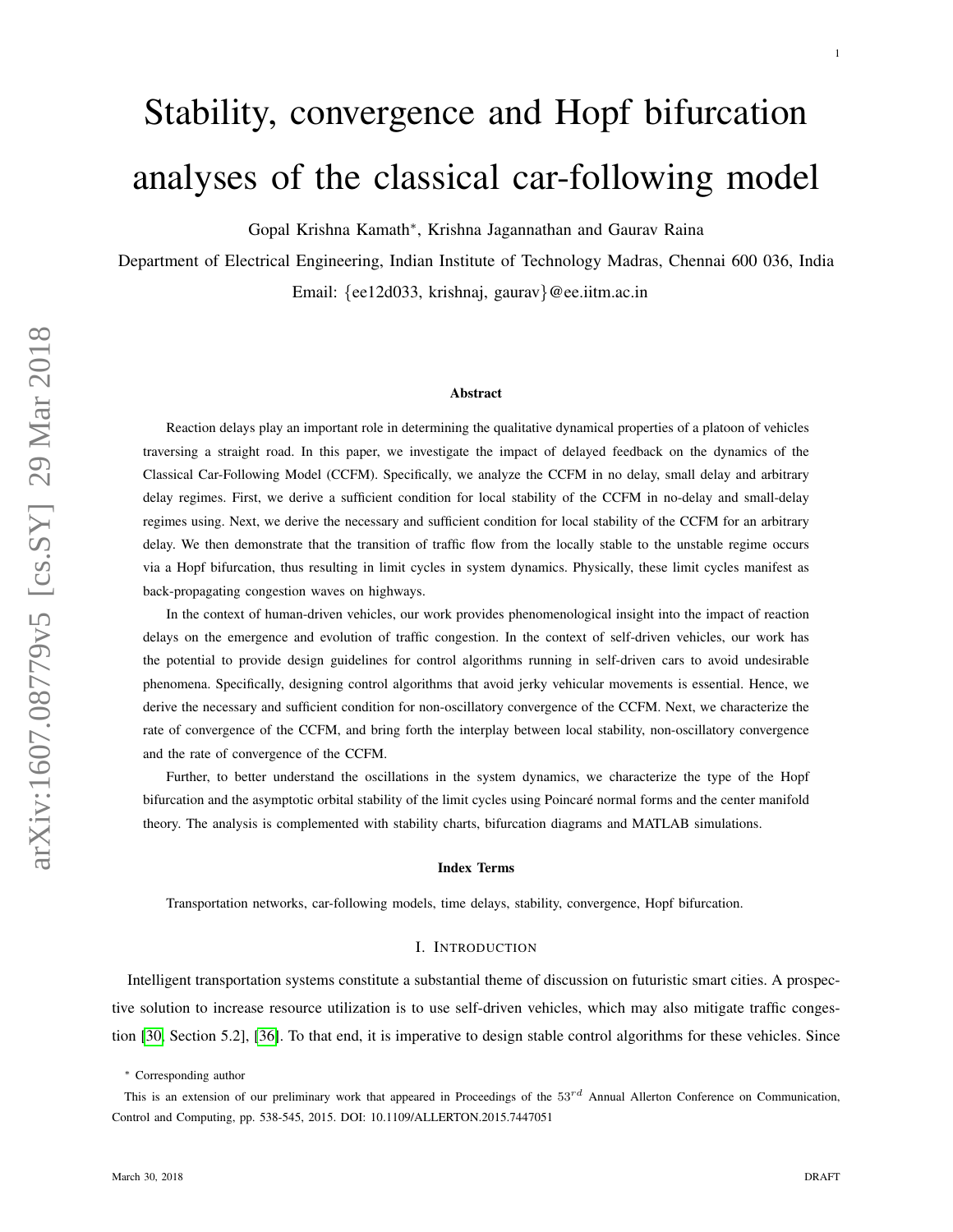a good design process requires an in-depth understanding of vehicular dynamics, a class of dynamical models – known as car-following models – have been developed and studied  $[3]$ – $[5]$ ,  $[8]$ ,  $[10]$ ,  $[25]$ ,  $[40]$ .

An important consideration in the study of car-following models is the delay in the dynamical variables. Delays arise due to various factors such as sensing, mechanical motions, communication and signal processing. These delays are known to have a variety of effects on the properties of a dynamical system [\[17\]](#page-24-5). Specifically, delays can readily lead to oscillations and instability [\[31\]](#page-25-3), [\[40\]](#page-25-2).

In this paper, we investigate the impact of delayed feedback on the qualitative dynamical properties of a platoon of vehicles driving on a straight road. Specifically, we focus on analyzing the effect of delayed feedback on the Classical Car-Following Model (CCFM). In the specific context of human-driven vehicles, the dominant sources of delay are the physiological delay and the mechanical delay [\[31\]](#page-25-3). In contrast, self-driven vehicles tend to have smaller reaction delays than their human-driven counterparts, and typically occur due to the delays in sensing, computation and actuation [\[1\]](#page-24-6). Hence, we analyze local stability of the CCFM in three regimes – no delay, small delay and arbitrary delay.

In addition to stability, non-oscillatory convergence and rate of convergence constitute two properties of practical interest, which we also explore for the case of the CCFM. Such conditions could aid in ensuring smooth traffic flow by avoiding jerky vehicular motion, thereby improving ride quality. The theoretical analyses could offer suggestions for design guidelines.

In the context of human-driven vehicles, our investigation into the impact of reaction delay enhances phenomenological insights into the emergence and evolution of traffic congestion. For example, a peculiar phenomenon known as a 'phantom jam' – the emergence of a back-propagating congestion wave in motorway traffic, seemingly out of nowhere – has been observed in the real world [\[4\]](#page-24-7), [\[5\]](#page-24-1). Previous studies [\[4\]](#page-24-7), [\[5\]](#page-24-1) have shown that a change in driver's sensitivity (for instance, a sudden deceleration) can lead to such oscillatory behaviour. In this paper, we show that similar oscillations could also result from an increase in the driver's reaction delay. More generally, our study leads to an important observation that the transition of traffic flow from stability to instability could take place due to a variation in many combinations of model parameters. In order to capture this complex dependence on various parameters, we introduce an exogenous, non-dimensional parameter in our dynamical model, set to unity on the stability boundary. We then analyze the system behavior as this exogenous parameter pushes the system across the stability boundary, and show that limit cycles emerge due to a Hopf bifurcation.

The impact of the reaction delay is perhaps even more important in the context of self-driven vehicles. Self-driven vehicles are envisioned to have reduced reaction delays as compared to a human driver. As a result, self-driven vehicles facilitate smaller equilibrium separation between consecutive vehicles [\[30,](#page-25-0) Section 5.2]. This, in turn, improves resource utilization without compromising safety [\[36\]](#page-25-1). In contrast to the case of human-driven vehicles, the parameters in the control algorithm – known as upper longitudinal control algorithm [\[30,](#page-25-0) Section 5.2] – for selfdriven vehicles need to be tuned appropriately. To that end, our analyses and findings highlight the quantitative impact of delayed feedback on the design of control algorithms for self-driven vehicles. In particular, the combination of stability and convergence analyses may help in the design of various aspects of longitudinal control algorithms [\[30,](#page-25-0) Section 5.2]. We complement our theoretical analyses using stability charts, bifurcation diagrams and MATLAB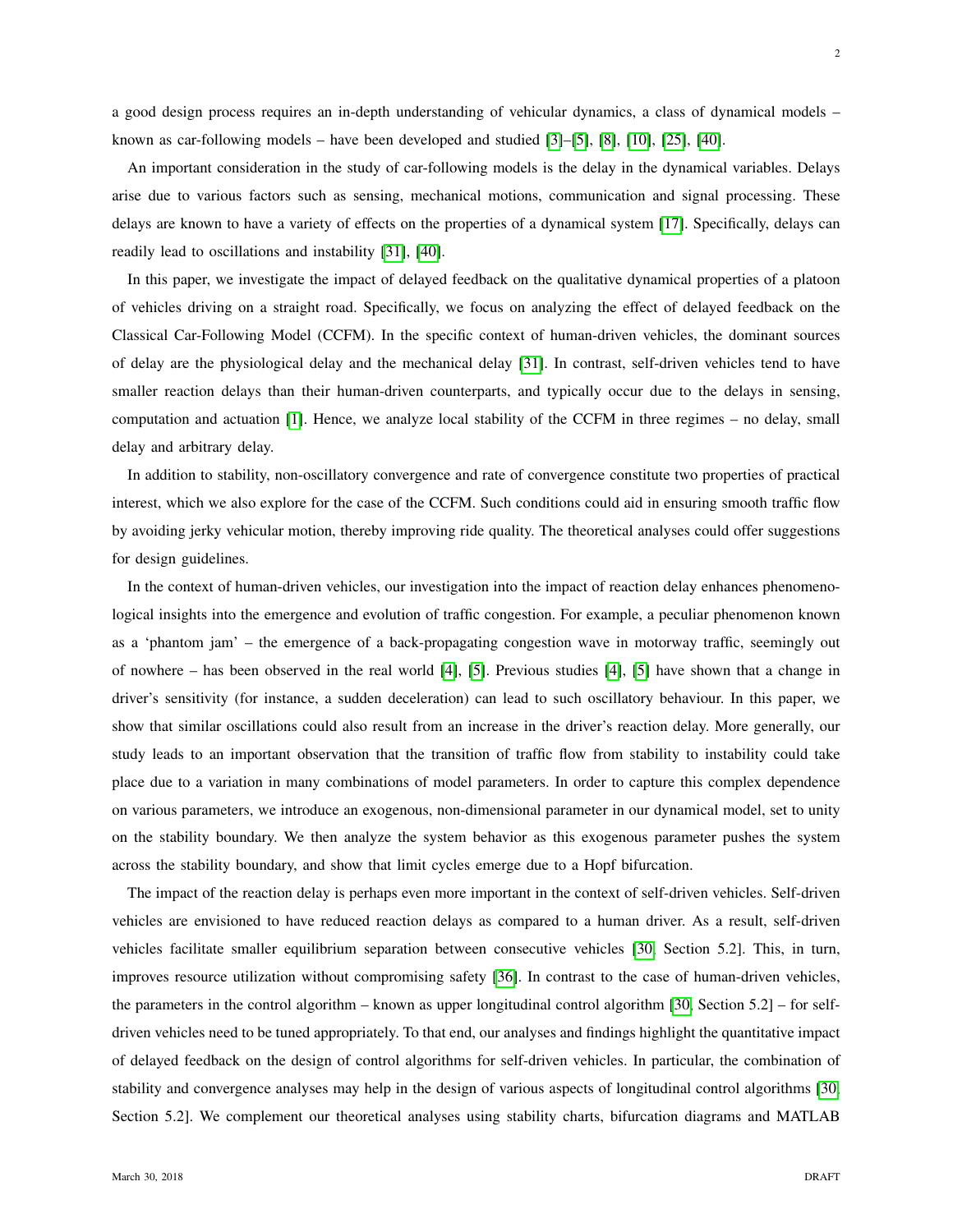simulations.

# *A. Related work on car-following models*

The work by Chandler *et al.* [\[26\]](#page-25-4) as well as the one by Herman *et al.* [\[28\]](#page-25-5) constitute two of the earliest known investigations on stability of car-following models. The CCFM was proposed in [\[3\]](#page-24-0), although the main objective therein was to understand the resulting macroscopic behavior. Several related models, and their modifications, have been investigated in [\[6\]](#page-24-8), [\[26\]](#page-25-4) and [\[28\]](#page-25-5). For a recent exposition of linear stability analysis as applied to carfollowing models, see [\[27\]](#page-25-6). The aforementioned investigations mainly use transform techniques to derive conditions for stability.

In contrast, [\[40\]](#page-25-2) and some of the references therein consider the issue of stability from a dynamical systems perspective. Specifically, [\[40\]](#page-25-2) studies some stability properties of the CCFM. However, the aforementioned works do not consider the delay in the the self-velocity term. To make the model more realistic, we accounted for this delay in our previous work [\[8\]](#page-24-2). Therein, we studied a particular case of the CCFM called the Reduced Classical Car-Following Model (RCCFM), and showed that it loses local stability via a Hopf bifurcation. This paper extends the results presented in [\[8\]](#page-24-2) to the CCFM, and also derives conditions that may ensure good ride quality, in addition to characterizing the time taken by a platoon to reach its equilibrium. To the best of our knowledge, ours is the first work to characterize such a metric. Further, we show that oscillations in state variables are a manifestation of *limit cycles*, and not centers as asserted in [\[40\]](#page-25-2). For a recent review on stability analyses as applied to car-following models, see [\[18\]](#page-24-9). For an exposition on the use of time-delayed equations for traffic-flow modeling, see [\[32\]](#page-25-7).

Note that several dynamical models have also been studied in the Physics literature beginning with the Optimal Velocity Model (OVM) [\[25\]](#page-24-4). In fact, it is known that some of these models lose local stability via a Hopf bifurcation as well [\[9\]](#page-24-10), [\[10\]](#page-24-3), [\[14\]](#page-24-11). The OVM has also been studied as a Fillipov system by interpreting negative inter-vehicular distance as an overtaking maneuver [\[22\]](#page-24-12). Further, macroscopic traffic jams resulting due to the OVM have been studied using the Korteweg-de Vries equation; see [\[23\]](#page-24-13) and references therein for details. However, this body of literature assumes the vehicles to be traveling on a single-lane circular loop, thus mathematically yielding periodic boundary conditions. In contrast, the CCFM and related models differ at a fundamental level by assuming the vehicular motion on a single-lane straight road. Thus, we do not attempt to compare our results with those derived for the OVM and related models.

From a vehicular dynamics perspective, most upper longitudinal controllers in the literature assume the lower controller's dynamics to be well-modeled by a first-order control system, in order to capture the delay lag [\[30,](#page-25-0) Section 5.3]. The upper longitudinal controllers are then designed to maintain either constant velocity, spacing or time gap; for details, see [\[29\]](#page-25-8) and the references therein. Specifically, Rajamani *et al.* [\[29\]](#page-25-8) prove that synchronization with the lead vehicle is possible by using information only from the vehicle directly ahead. This reduces implementation complexity, and does not mandate vehicles to be installed with communication devices.

However, in the context of autonomous vehicles, communication systems are required to exchange various system states required for the control algorithm. This information is used either for distributed control [\[29\]](#page-25-8) or coordinated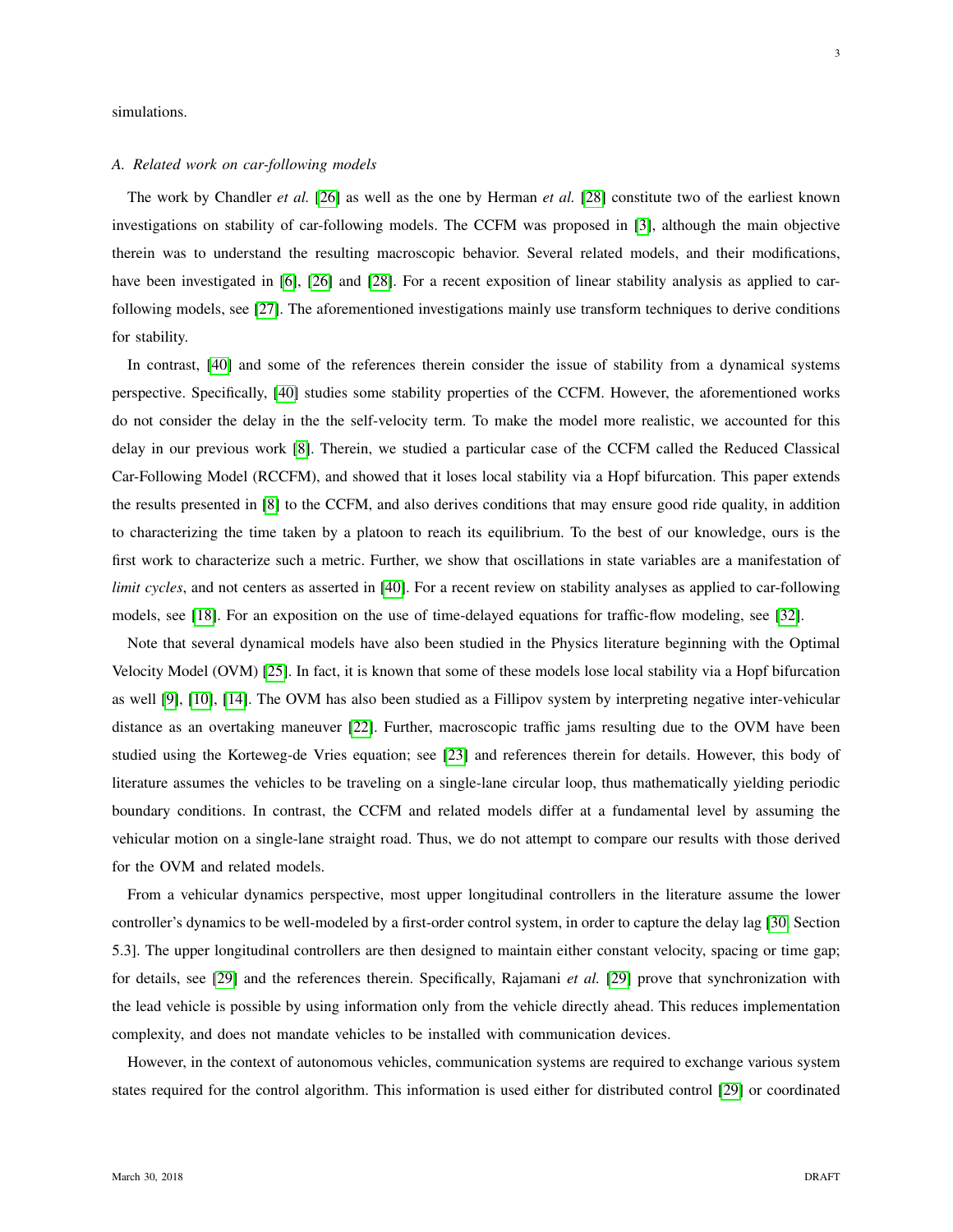control [\[41\]](#page-25-9). Formation and platoon stabilities have also been studied considering information flow among the vehicles [\[33\]](#page-25-10), [\[37\]](#page-25-11). For an extensive review, see [\[19\]](#page-24-14).

In contrast to stabilizing platoons of autonomous vehicles (our scenario), it has been shown that well-placed, communicating autonomous vehicles may be used to stabilize platoons of human-driven vehicles as well [\[11\]](#page-24-15). More generally, the platooning problem has been studied as a consensus problem with delays [\[24\]](#page-24-16). Such an approach aids the design of coupling protocols between interacting agents (in this context, vehicles). In contrast, we provide design guidelines to appropriately choose protocol parameters, given a coupling protocol (the CCFM).

# *B. Our contributions*

Our contributions can be summarized as follows.

- (1) We make the CCFM more realistic by accounting for the delay in the self-velocity term.
- (2) We show that, in the absence of reaction delays, the CCFM is locally stable for all parameter values of practical interest. When the delays are rather small, we derive a sufficient condition for local stability of the CCFM using a linearization of the time variable.
- (3) We derive the necessary and sufficient condition for the local stability of the CCFM for an arbitrary delay. We then show that, upon violation of this condition, the CCFM loses local stability via a Hopf bifurcation. Indeed, this helps us understand that the oscillations emerge as a consequence of limit cycles, and centers as asserted in the literature.
- (4) In the case of human-driven vehicles, our work enhances phenomenological insights into the emergence and evolution of traffic congestion. For example, the notion of Hopf bifurcation provides a mathematical framework to offer a possible explanation for the observed 'phantom jams.'
- (5) We derive the necessary and sufficient condition for non-oscillatory convergence of the CCFM. This is useful in the context of a transportation network since oscillations lead to jerky vehicular movements, thereby degrading ride quality and possibly causing collisions.
- (6) We characterize the rate of convergence of the CCFM, thereby gaining insight into the time required for the platoon to attain the desired equilibrium, when perturbed. Such perturbations occur, for instance, when a vehicle departs from a platoon.
- (7) We highlight the three-way trade-off between local stability, non-oscillatory convergence and the rate of convergence. Considering this trade-off, we suggest some guidelines to appropriately choose parameters for the upper longitudinal control algorithm in self-driven vehicles.
- (8) We characterize the type of Hopf bifurcation and the asymptotic orbital stability of the emergent limit cycles using Poincaré normal forms and the center manifold theory.
- (9) We corroborate the analytical results with the aid of stability charts, numerical computations and simulations conducted using MATLAB.

The remainder of this paper is organised as follows. In Section [II,](#page-4-0) we introduce the CCFM. In Sections [III,](#page-5-0) [IV](#page-6-0) and [V,](#page-7-0) we characterize the stable region for the CCFM in no-delay, small-delay and arbitrary-delay regimes respectively. We understand the stable region by characterizing the region of non-oscillatory convergence of the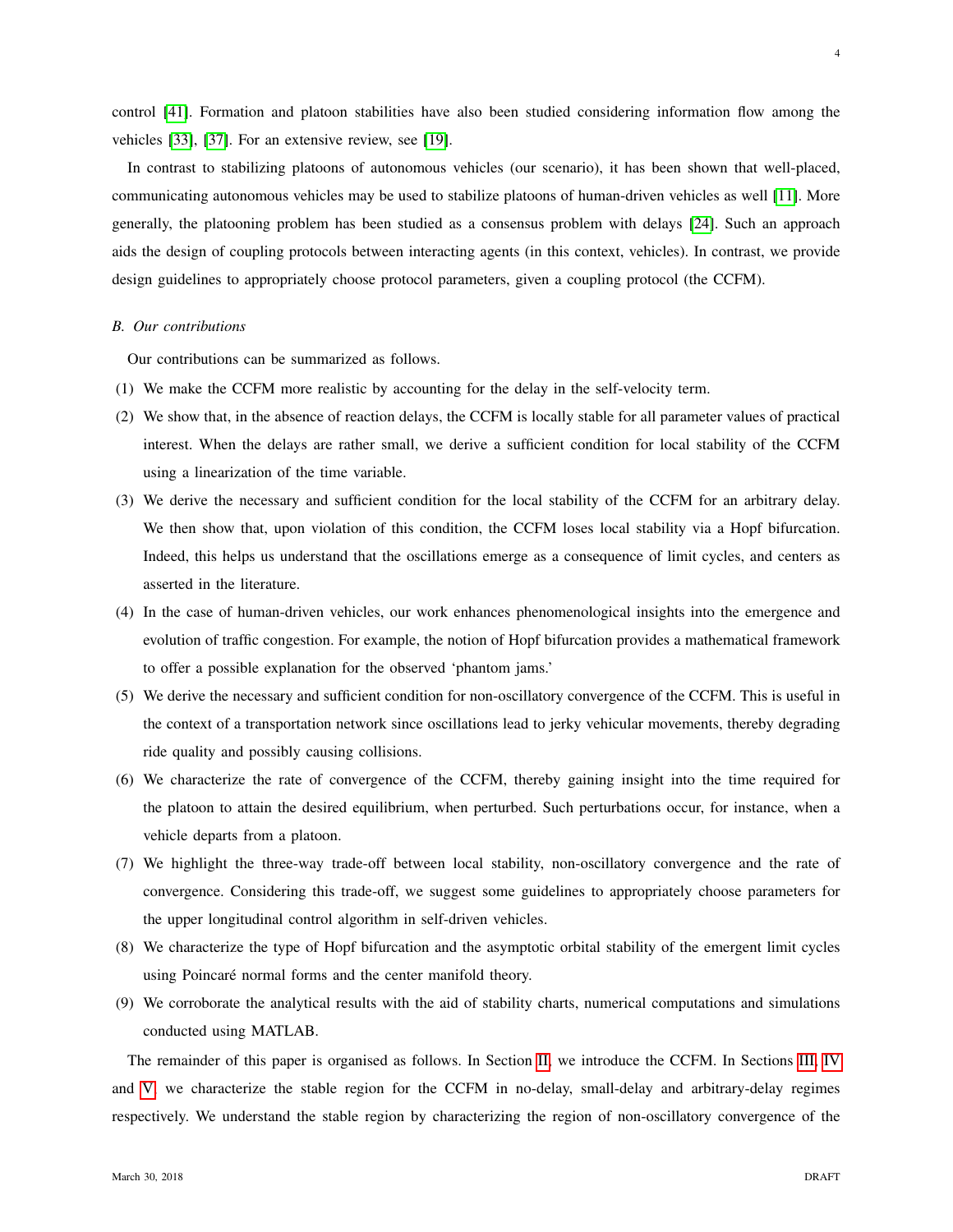CCFM in Section [VI,](#page-10-0) and the rate of convergence of the CCFM in Section [VII.](#page-11-0) In Section [VIII,](#page-13-0) we present the local Hopf bifurcation analysis for the CCFM. In Section [IX,](#page-22-0) we present the simulation results before concluding in Section [X.](#page-23-0)

#### II. MODELS

<span id="page-4-0"></span>We begin this section with an overview of the setting of our work. We then briefly explain the CCFM.

### *A. The setting*

We study a platoon of  $N + 1$  'ideal' (*i.e.*, zero length) vehicles traversing an infinitely long, single-lane road without overtaking. The lead vehicle is indexed 0, its follower 1, and so forth. Each vehicle updates its acceleration based on a combination of its position, velocity and acceleration and those of the vehicle directly ahead. Let  $x_i(t)$ ,  $\dot{x}_i(t)$  and  $\ddot{x}_i(t)$  denote the position, velocity and acceleration of the  $i^{th}$  vehicle respectively, at time t. The acceleration and velocity profiles of the lead vehicle are assumed to be known. In particular, we restrict ourselves to leader profiles that converge, in finite time, to  $\ddot{x}_0 = 0$  and  $0 < \dot{x}_0 < \infty$ ; that is, there exists a finite  $T_0$  such that  $\ddot{x}_0(t) = 0$ ,  $\dot{x}_0(t) = \dot{x}_0 > 0$ ,  $\forall t \geq T_0$ . We use the terms "driver" and "vehicle" interchangeably throughout. Further, we use SI units throughout.

# *B. The Classical Car-Following Model (CCFM)*

A key feature of the CCFM is that the acceleration of each vehicle is dependent on three quantities:  $(i)$  its own velocity,  $(ii)$  velocity relative to the vehicle directly ahead, and  $(iii)$  distance to the vehicle directly ahead. The exact dependence has been modeled in the literature as [\[3\]](#page-24-0)

<span id="page-4-1"></span>
$$
\ddot{x}_i(t) = \alpha_i \frac{\left(\dot{x}_i(t)\right)^m \left(\dot{x}_{i-1}(t-\tau) - \dot{x}_i(t-\tau)\right)}{\left(x_{i-1}(t-\tau) - x_i(t-\tau)\right)^l},\tag{1}
$$

for  $i \in \{1, 2, \dots, N\}$ . Here,  $\alpha_i > 0$  represents the  $i^{th}$  driver's sensitivity coefficient, for each  $i \in \{1, 2, \dots, N\}$ . Also,  $m \in [-2, 2]$  and  $l \in \mathbb{R}_+$  are model parameters that contribute to the non-linearity. Note that the reaction delay is neglected in the self-velocity term  $(\dot{x}_i(t))^m$ . While self velocity might be available almost immediately, it takes some non-negligible time to execute the required control action. Also, from an analytical viewpoint, ignoring delays (in general) may generate inaccurate results. Thus, we account for the delay in the self-velocity term. Further, to make the model more realistic, we assume heterogeneity in reaction delays of different vehicles.

It is apparent from [\(1\)](#page-4-1) that the state variable  $x_i(t)$  becomes unbounded as  $t \to \infty$  for each i. Therefore, similar to [\[40\]](#page-25-2), we transform the model in [\(1\)](#page-4-1) using  $y_i(t) + b_i = x_{i-1}(t) - x_i(t)$  and  $v_i(t) = \dot{y}_i(t) = \dot{x}_{i-1}(t) - \dot{x}_i(t)$  for  $i \in \{1, 2, \dots, N\}$ . Here,  $b_i$  denotes the desired equilibrium separation for the  $i^{th}$  pair,  $y_i(t) + b_i$  represents the separation between vehicles  $i - 1$  and  $i$  at time  $t$ , and  $v_i(t)$  corresponds to the relative velocity of the  $i^{th}$  vehicle with respect to the  $(i - 1)^{th}$  vehicle at time t. The transformed model is thus obtained as

<span id="page-4-2"></span>
$$
\dot{v}_i(t) = \beta_{i-1}(t - \tau_{i-1})v_{i-1}(t - \tau_{i-1}) - \beta_i(t - \tau_i)v_i(t - \tau_i),
$$
  
\n
$$
\dot{y}_i(t) = v_i(t),
$$
\n(2)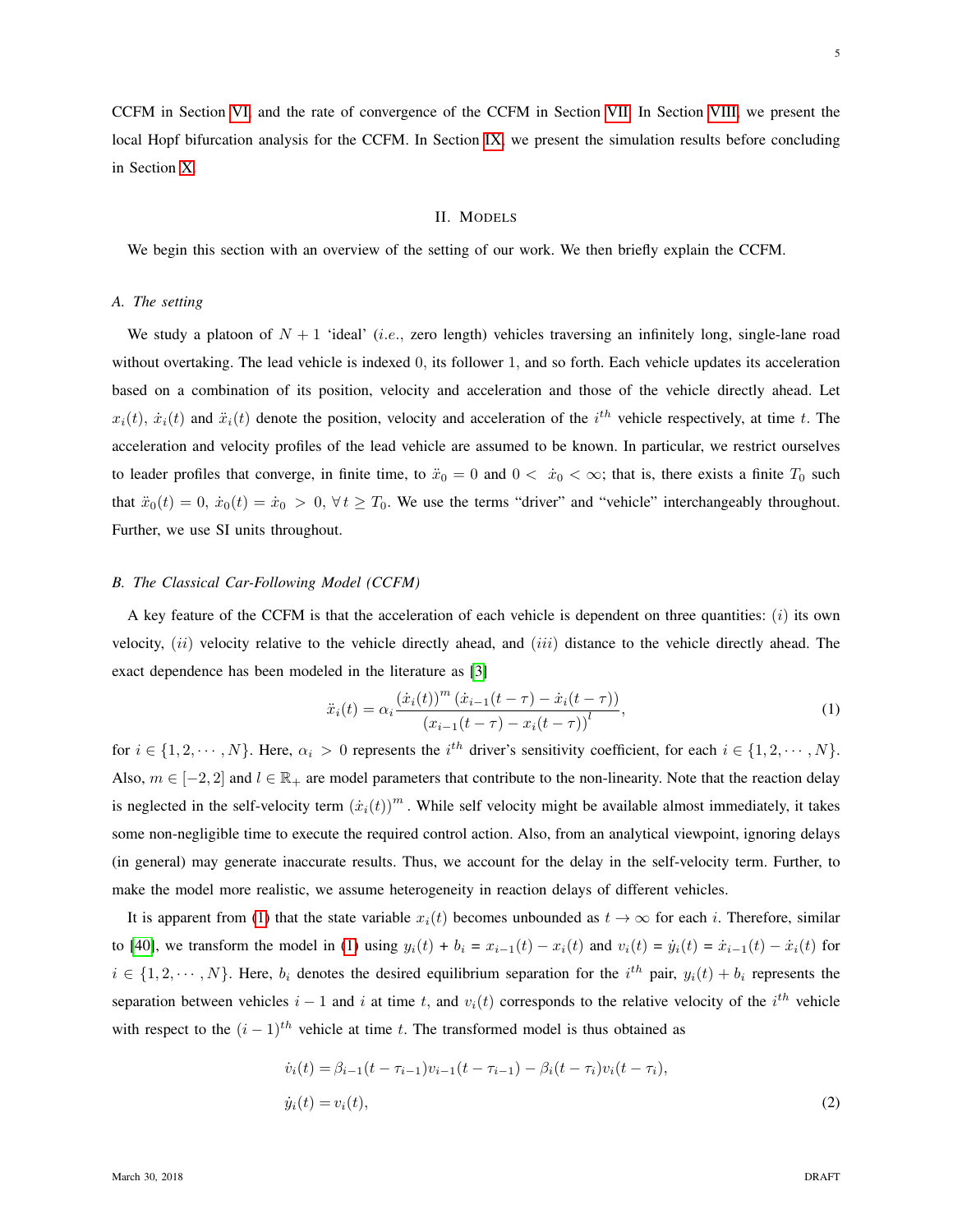for  $i \in \{1, 2, \dots, N\}$ . Here,

$$
\beta_i(t) = \alpha_i \frac{(\dot{x}_0(t) - v_0(t) - \dots - v_i(t))^m}{(y_i(t) + b_i)^l}.
$$

Note that  $y_0$ ,  $v_0$ ,  $\alpha_0$  and  $\tau_0$  are dummy variables introduced for notational brevity, all of which are set to zero. We emphasize that  $y_0$  and  $v_0$  are *not* state variables.

Note that  $y_i(t) + b_i$ , and *not*  $y_i(t)$ , represents the headway at time t. In fact,  $y_i(t)$  represents the variation of the headway about its equilibrium  $b_i$ . Thus,  $y_i(t)$  may become negative. However, the model breaks down when  $y_i(t) + b_i$  becomes zero for  $l > 0$  [\[40\]](#page-25-2). Also, the CCFM possesses an inherent "repulsion" property, which may be illustrated as follows. Suppose that the vehicle indexed i approaches the vehicle indexed  $i - 1$  at a relatively higher velocity. When the distance becomes very small (mathematically,  $\lt 1$  meter), the  $i^{th}$  vehicle decelerates rather rapidly. This can be inferred from [\(1\)](#page-4-1). This helps avoid collision (hence the term "repulsion"), thus ensuring  $y_i(t) + b_i > 0.$ 

Since equations of the form [\(2\)](#page-4-2) are hard to analyze, we obtain sufficient conditions for their stability by analyzing them in the neighborhood of their equilibria. To that end, note that  $v_i^* = 0$ ,  $y_i^* = 0$   $i = 1, 2, \dots, N$  is an equilibrium for system [\(2\)](#page-4-2). Linearizing [\(2\)](#page-4-2) about this equilibrium, we obtain

<span id="page-5-1"></span>
$$
\dot{v}_i(t) = \beta_{i-1}^* v_{i-1}(t - \tau_{i-1}) - \beta_i^* v_i(t - \tau_i),
$$
  
\n
$$
\dot{y}_i(t) = v_i(t),
$$
\n(3)

for  $i \in \{1, 2, \dots, N\}$ . Here,  $\beta_i^* = \alpha_i(\dot{x}_0)^m / (b_i)^l$  denotes the equilibrium coefficient for the  $i^{th}$  vehicle.

Notice from [\(3\)](#page-5-1) that the evolution of  $v<sub>i</sub>(t)$ , in the vicinity of its equilibrium, is not affected by the evolution of  $y_i(t)$ . Further,  $y_i(t)$  can be obtained by integrating  $v_i(t)$ . Thus, we drop the variables  $\{y_i(t)\}_{i=1}^N$  when dealing with the linearized system. This yields

$$
\dot{v}_i(t) = \beta_{i-1}^* v_{i-1}(t - \tau_{i-1}) - \beta_i^* v_i(t - \tau_i). \tag{4}
$$

In the remainder of this paper, we study system [\(4\)](#page-5-2) to deduce various conditions for the CCFM. It may be noted that [\(4\)](#page-5-2) is similar in form to the linearized RCCFM [\[8,](#page-24-2) Equation (3)]. However, the equilibrium coefficient  $\beta_i^*$  now accounts for the non-linearity parameter  $l \in \mathbb{R}_+$ .

# <span id="page-5-2"></span>III. THE NO-DELAY REGIME

<span id="page-5-0"></span>In this section, we consider the idealistic case of drivers that can react instantaneously to stimuli. This results in zero reactions delays, and hence the linear model described by system [\(4\)](#page-5-2) boils down to the following system of Ordinary Differential Equations (ODEs):

$$
\dot{v}_i(t) = \beta_{i-1}^* v_{i-1}(t) - \beta_i^* v_i(t), \tag{5}
$$

for  $i \in \{1, 2, \dots, N\}$ . This can be succinctly written in matrix form as follows:

<span id="page-5-4"></span><span id="page-5-3"></span>
$$
\dot{\mathbf{V}}(t) = A\mathbf{V}(t),\tag{6}
$$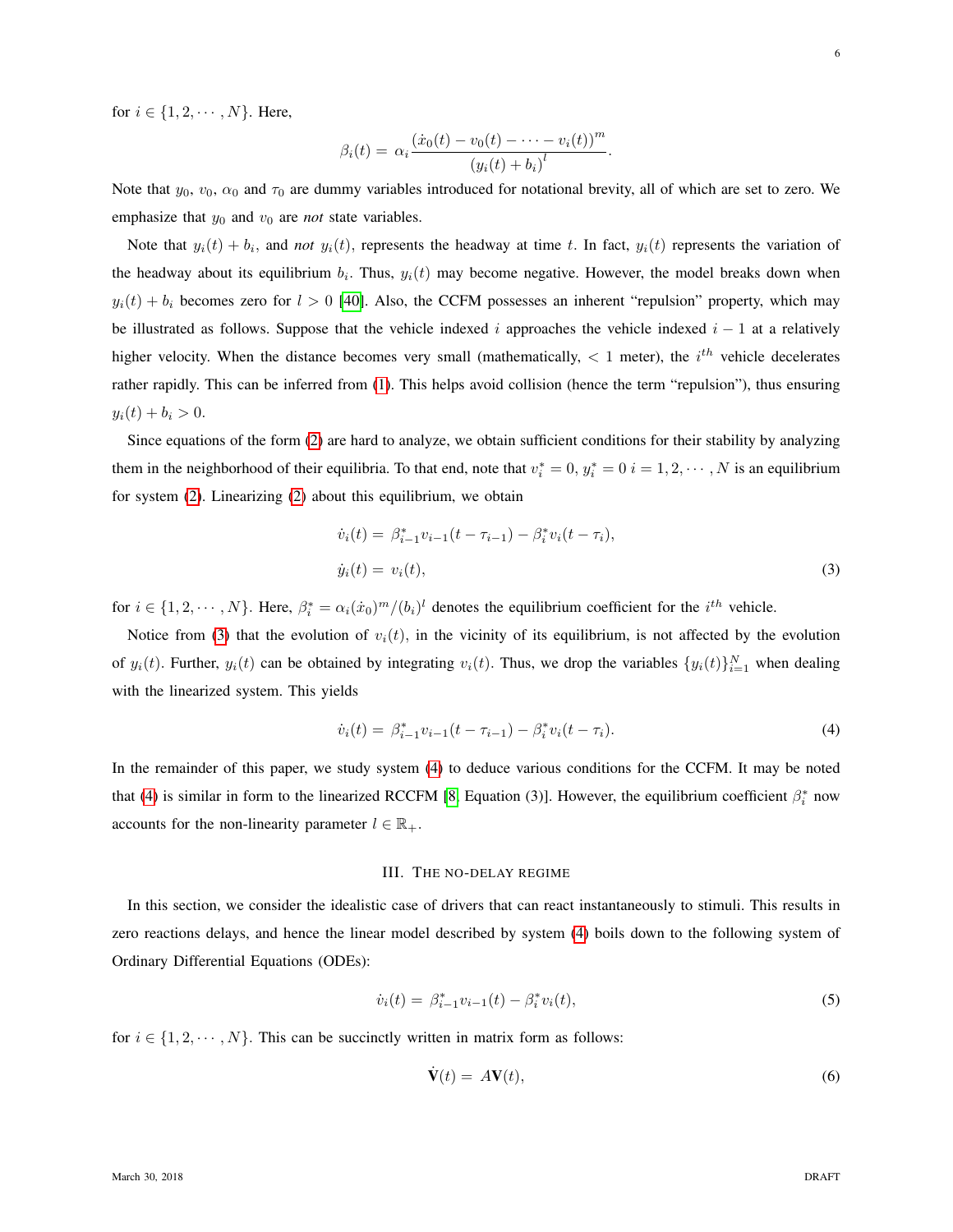where  $\mathbf{V}(t) = [v_1(t) v_2(t) \cdots v_N(t)]^T \in \mathbb{R}^N$ , and  $A \in \mathbb{R}^{N \times N}$ . The matrix A, known as the *dynamics matrix* [\[21,](#page-24-17) Section 2.2], is a lower-triangular matrix, given by:

$$
A_{ij} = \begin{cases} -\beta_i^*, & i = j, \\ \beta_j^*, & i = j + 1, \\ 0, & \text{elsewhere.} \end{cases}
$$

To characterize the stability of system [\(5\)](#page-5-3), we require the eigenvalues of the dynamics matrix corresponding to system [\(6\)](#page-5-4) to be negative [\[15,](#page-24-18) Theorem 5.1.1]. Since A is a lower-triangular matrix, the characteristic polynomial is given by the product of the diagonal elements of the matrix  $(\lambda I - A)$  [\[16,](#page-24-19) Lemma 6.9.1]. Therefore, we have

$$
f(\lambda) = \det(\lambda I - A) = \prod_{i=1}^{N} (\lambda + \beta_i^*) = 0.
$$
 (7)

Therefore, eigenvalues corresponding to system [\(5\)](#page-5-3) are located at  $-\beta_i^*$ ,  $i \in \{1, 2, \dots, N\}$ . Note that, from physical constraints,  $\alpha_i > 0$  and  $b_i > 0$   $\forall i$ . This ensures  $\beta_i^* > 0$   $\forall i$ , for all physically relevant systems. Hence, the corresponding eigenvalues will lie in the open left-half of the Argand plane, thereby ensuring the stability of system [\(4\)](#page-5-2) for all physically relevant values of the parameters.

## IV. THE SMALL-DELAY REGIME

<span id="page-6-0"></span>In this section, we analyze system [\(2\)](#page-4-2) in the small-delay regime. A way to obtain insights for small delays is to conduct a linearization on time. Thus, we obtain a system of ODEs, which serves as an approximation to the original infinite-dimensional system [\(4\)](#page-5-2), for small delays. We derive the criterion for this system of ODEs to be stable, thereby emphasizing the design trade-off inherent among various system parameters and the reaction delay.

We begin by applying the Taylor series approximation to the time-delayed state variables thus:  $v_i(t - \tau_i) \approx$  $v_i(t) - \tau_i \dot{v}_i(t)$ . Using this approximation for terms in [\(4\)](#page-5-2), and re-arranging the resulting equations, we obtain

$$
\dot{v}_i(t) + \frac{\beta_{i-1}^* \tau_{i-1}}{1 - \beta_i^* \tau_i} \dot{v}_{i-1}(t) = \frac{\beta_{i-1}^*}{1 - \beta_i^* \tau_i} v_{i-1}(t) - \frac{\beta_i^*}{1 - \beta_i^* \tau_i} v_i(t),\tag{8}
$$

for  $i \in \{1, 2, \dots, N\}$ . This can be succinctly written in matrix form as

<span id="page-6-1"></span>
$$
B\dot{\mathbf{V}}(t) = A_s \mathbf{V}(t),\tag{9}
$$

where  $\mathbf{V}(t) = [v_1(t) v_2(t) \cdots v_N(t)]^T \in \mathbb{R}^N$ . The matrix  $A_s$  is as defined

$$
A_{s_{ij}} = \begin{cases} -\frac{\beta_i^*}{1 - \beta_i^* \tau_i^*}, & i = j, \\ \frac{\beta_j^*}{1 - \beta_i^* \tau_i^*}, & i = j + 1, \\ 0, & \text{elsewhere,} \end{cases}
$$

and  $B$  is given by

$$
B_{ij} = \begin{cases} 1, & i = j, \\ \frac{-\beta_j^* \tau_j}{1 - \beta_i^* \tau_i}, & i = j + 1, \\ 0, & \text{elsewhere.} \end{cases}
$$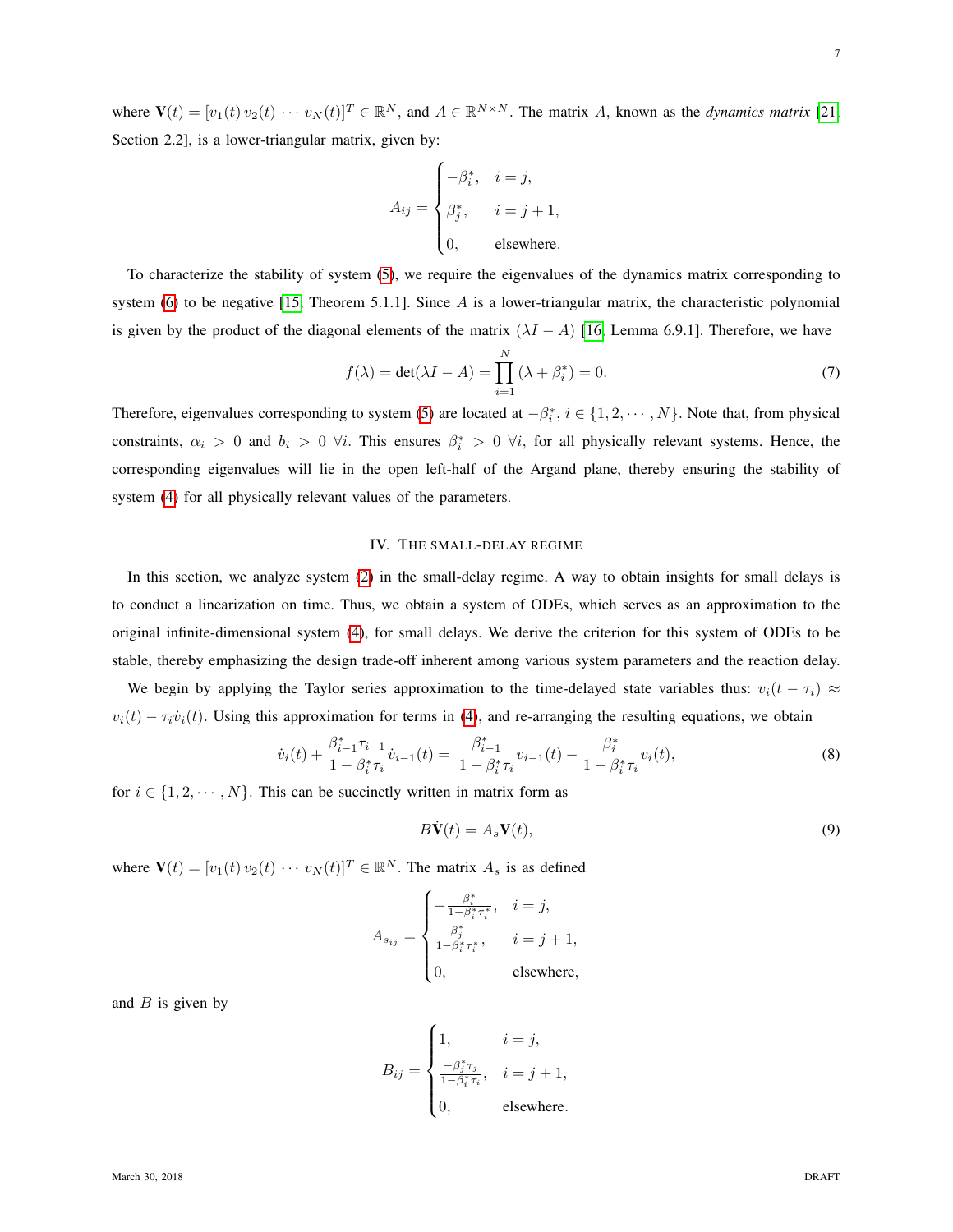Note that  $B$  is a lower-triangular matrix with unit diagonal entries. Hence, it is invertible, and the inverse is also a lower-triangular matrix having unit diagonal elements. Further, since  $A$  is a lower-triangular matrix as well, the dynamics matrix corresponding to system [\(8\)](#page-6-1), *i.e.*,  $\tilde{A} = B^{-1}A_s$ , is a lower-triangular matrix since it is the product of two lower-triangular matrices [\[13,](#page-24-20) Section 1.4]. Further, due to the said structures, the diagonal elements of  $\tilde{A}$ are given by

<span id="page-7-1"></span>
$$
\tilde{A}_{ii} = \frac{\beta_i^*}{1 - \beta_i^* \tau_i}, \ i \ge 1.
$$
\n<sup>(10)</sup>

Therefore, the characteristic polynomial corresponding to system [\(8\)](#page-6-1) is the product of the diagonal entries of the matrix  $(\lambda I - \tilde{A})$  [\[16,](#page-24-19) Lemma 6.9.1]. That is,

$$
f(\lambda) = \det (\lambda I - \tilde{A}) = \prod_{i=1}^{N} (\lambda + \tilde{A}_{ii}) = 0.
$$
 (11)

This shows that the eigenvalues of system [\(8\)](#page-6-1) are located at  $-\tilde{A}_{ii}$ ,  $i \in \{1, 2, \dots, N\}$ . Hence, for system (8) to be stable, the diagonal entries of its dynamics matrix  $\vec{A}$  have to be positive. From [\(10\)](#page-7-1), this is satisfied if and only if

<span id="page-7-2"></span>
$$
\beta_i^* \tau_i < 1, \ i \in \{1, 2, \cdots, N\}. \tag{12}
$$

Hence, the above equation represents the necessary and sufficient condition for stability of the time-linearized system [\(8\)](#page-6-1). Further, as noted in Section [II,](#page-4-0) [\(12\)](#page-7-2) is a sufficient condition for the local stability of the CCFM, described by system [\(2\)](#page-4-2).

# V. THE HOPF BIFURCATION

<span id="page-7-0"></span>Having studied system [\(2\)](#page-4-2) in the no-delay and the small-delay regimes, in this section, we focus on the arbitrarydelay regime. We derive the necessary and sufficient condition for the local stability of system [\(2\)](#page-4-2), and show that the corresponding traffic flow transits from the locally stable to the unstable regime via a Hopf bifurcation [\[2\]](#page-24-21).

#### <span id="page-7-4"></span>*A. Transversality condition*

Hopf bifurcation is a phenomenon wherein a system undergoes a stability switch due to a pair of conjugate eigenvalues crossing the imaginary axis in the Argand plane [\[17,](#page-24-5) Chapter 11, Theorem 1.1]. Mathematically, a Hopf bifurcation analysis is a rigorous way of proving the emergence of limit cycles in non-linear dynamical systems.

In order to ascertain whether the CCFM undergoes a stability loss via a Hopf bifurcation, we follow [\[12\]](#page-24-22) and introduce an exogenous, non-dimensional parameter  $\kappa > 0$ . A general system of delay differential equations  $\dot{x}(t) = f(x(t), x(t-\tau_1), \dots, x(t-\tau_n))$  is modified to  $\dot{x}(t) = \kappa f(x(t), x(t-\tau_1), \dots, x(t-\tau_n))$  with the introduction of the exogenous parameter. In the specific case of the CCFM, introducing  $\kappa$  in [\(2\)](#page-4-2) results in

<span id="page-7-3"></span>
$$
\dot{v}_i(t) = \kappa \beta_{i-1}(t - \tau_{i-1}) v_{i-1}(t - \tau_{i-1}) - \kappa \beta_i(t - \tau_i) v_i(t - \tau_i),
$$
  
\n
$$
\dot{y}_i(t) = \kappa v_i(t),
$$
\n(13)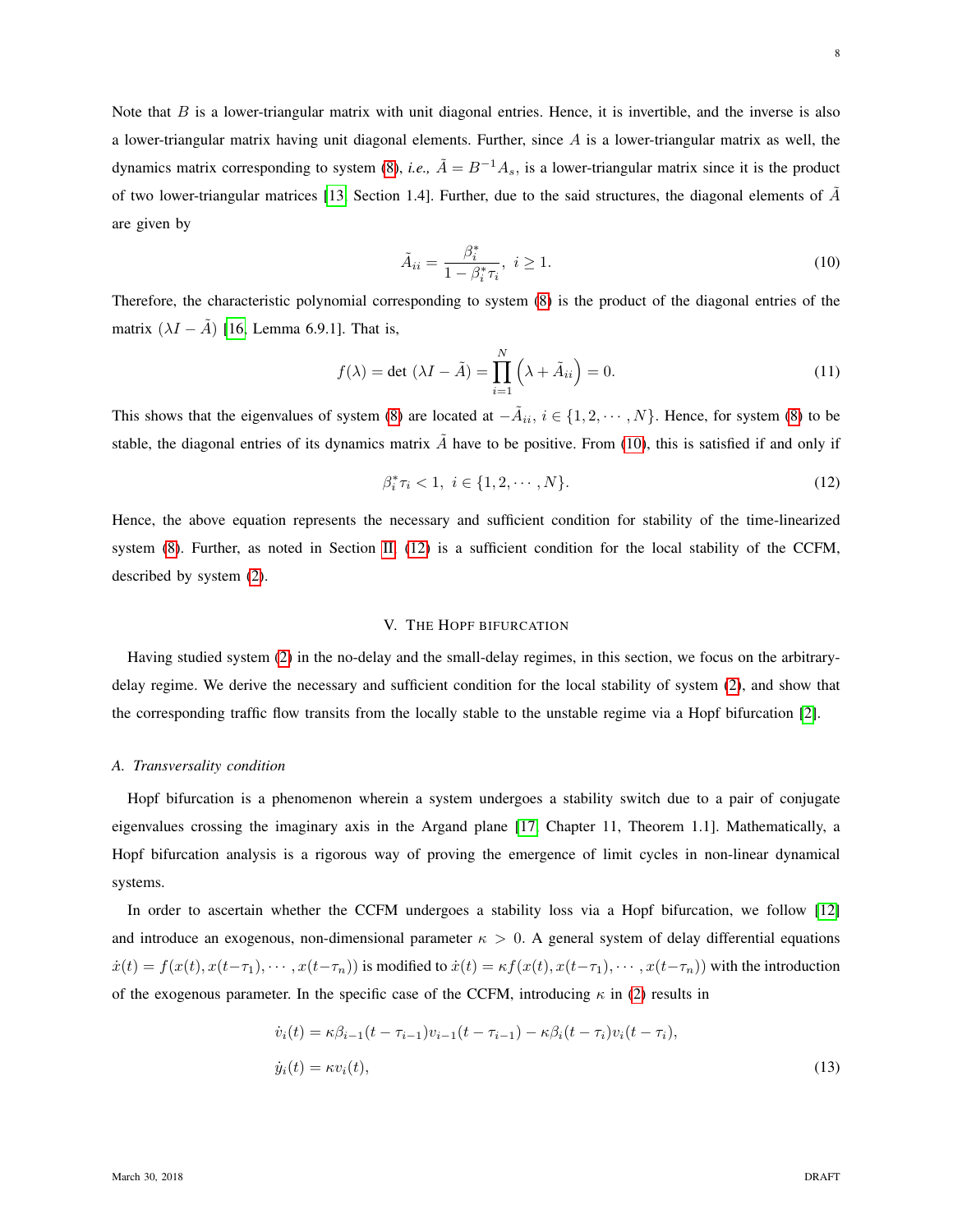for each  $i \in \{1, 2, \dots, N\}$ . We linearize this about the all-zero equilibrium, and drop  $y_i$ 's, to obtain

$$
\dot{v}_i(t) = \kappa \beta_{i-1}^* v_{i-1}(t - \tau_{i-1}) - \kappa \beta_i^* v_i(t - \tau_i), \tag{14}
$$

for  $i \in \{1, 2, \dots, N\}$ . The characteristic equation pertaining to [\(14\)](#page-8-0) is [\[8,](#page-24-2) Equation (15)]

<span id="page-8-1"></span><span id="page-8-0"></span>
$$
\lambda + \kappa \beta_i^* e^{-\lambda \tau_i} = 0. \tag{15}
$$

It is well known that for [\(14\)](#page-8-0) to be stable, all the roots of [\(15\)](#page-8-1) must lie in the open-left half of the Argand plane [\[15,](#page-24-18) Theorem 5.1.1]. Hence, to analyze the local stability of system [\(13\)](#page-7-3), we search for a conjugate pair of eigenvalues of [\(15\)](#page-8-1) that crosses the imaginary axis in the Argand plane, thereby pushing the system into an unstable regime. To that end, we substitute  $\lambda = j\omega$ , with  $j = \sqrt{-1}$ , in [\(15\)](#page-8-1) to obtain

$$
\kappa \beta_i^* \cos(\omega \tau_i) = 0, \text{ and } \omega - \kappa \beta_i^* \sin(\omega \tau_i) = 0.
$$

The first equality implies  $\omega \tau_i = (2n+1)\frac{\pi}{2}$  for  $n = 0, 1, 2, \cdots$ . Using this, the second equality then results in  $\kappa \beta_i^*$  $=\omega$  for  $n = 0, 2, 4, \cdots$ . Therefore, when a conjugate pair of eigenvalues is on the imaginary axis in the Argand plane, we have

$$
\omega_0 = (2n+1)\frac{\pi}{2\tau_i}, \ n = 0, 1, 2, \cdots,
$$
\n(16)

$$
\kappa_{cr} = (2n+1)\frac{\pi}{2\beta_i^*\tau_i}, \ n = 0, 2, 4, \cdots,
$$
\n(17)

where  $\kappa_{cr}$  is the critical value of  $\kappa$  at  $\omega = \omega_0$ .

To show that system [\(13\)](#page-7-3) undergoes a Hopf bifurcation at  $\kappa = \kappa_{cr}$  for each  $n \in \{0, 2, 4, \dots\}$ , we need to prove the transversality condition of the Hopf spectrum. That is, we must show that [\[17,](#page-24-5) Chapter 11, Theorem 1.1]

<span id="page-8-4"></span><span id="page-8-3"></span><span id="page-8-2"></span>
$$
\operatorname{Re}\left[\frac{\mathrm{d}\lambda}{\mathrm{d}\kappa}\right]_{\kappa=\kappa_{cr}}\neq 0\tag{18}
$$

holds for each  $n \in \{0, 2, 4, \dots\}$ . Therefore, we differentiate [\(15\)](#page-8-1) with respect to  $\kappa$ . Algebraic manipulations then yield

$$
\operatorname{Re}\left[\frac{\mathrm{d}\lambda}{\mathrm{d}\kappa}\right]_{\kappa=\kappa_{cr}} = \frac{2\beta_i^* \tau_i^2 \omega_0^2}{(2n+1)(1+\tau_i^2 \omega_0^2)\pi} > 0,\tag{19}
$$

for  $n \in \{0, 2, 4, \dots\}$ . This implies that system [\(13\)](#page-7-3) undergoes a Hopf bifurcation at  $\kappa = \kappa_{cr}$  for each  $n \in \mathbb{Z}$  $\{0, 2, 4, \dots\}$ . Hence,  $\kappa < \kappa_{cr}$  when  $n = 0$  is the necessary and sufficient condition for system [\(13\)](#page-7-3) to be locally stable.

First, we remark that  $\kappa = \kappa_{cr}$  is the equation of the stability boundary, also known as the Hopf boundary. Once we obtain the expression for  $\kappa_{cr}$ , we tune the system parameters such that the non-dimensional parameter is unity on the stability boundary, *i.e.*, we set  $2\beta_i^* \tau_i = \pi$  to make  $\kappa_{cr}$  unity. Next, note that the system loses stability when the very first conjugate pair of eigenvalues, corresponding to  $n = 0$  in [\(17\)](#page-8-2), crosses the imaginary axis. Further increase in  $\kappa$  cannot restore system stability – indeed, the derivative in [\(19\)](#page-8-3) is positive for each  $n \in \{0, 2, 4, \dots\}$ . That is, an increase in  $\kappa$  results in the eigenvalues moving to the right in the Argand plane, making it impossible to regain stability. Lastly, it is clear from [\(17\)](#page-8-2) that  $\alpha_i$  and  $\tau_i$  are inversely related on the Hopf boundary, *i.e.*, when  $\kappa_{cr} = 1$ . Hence, we set  $\alpha_i \tau_i = c$ , a real constant, in order to study the trade-off between the leader's profile  $\dot{x}_0$ ,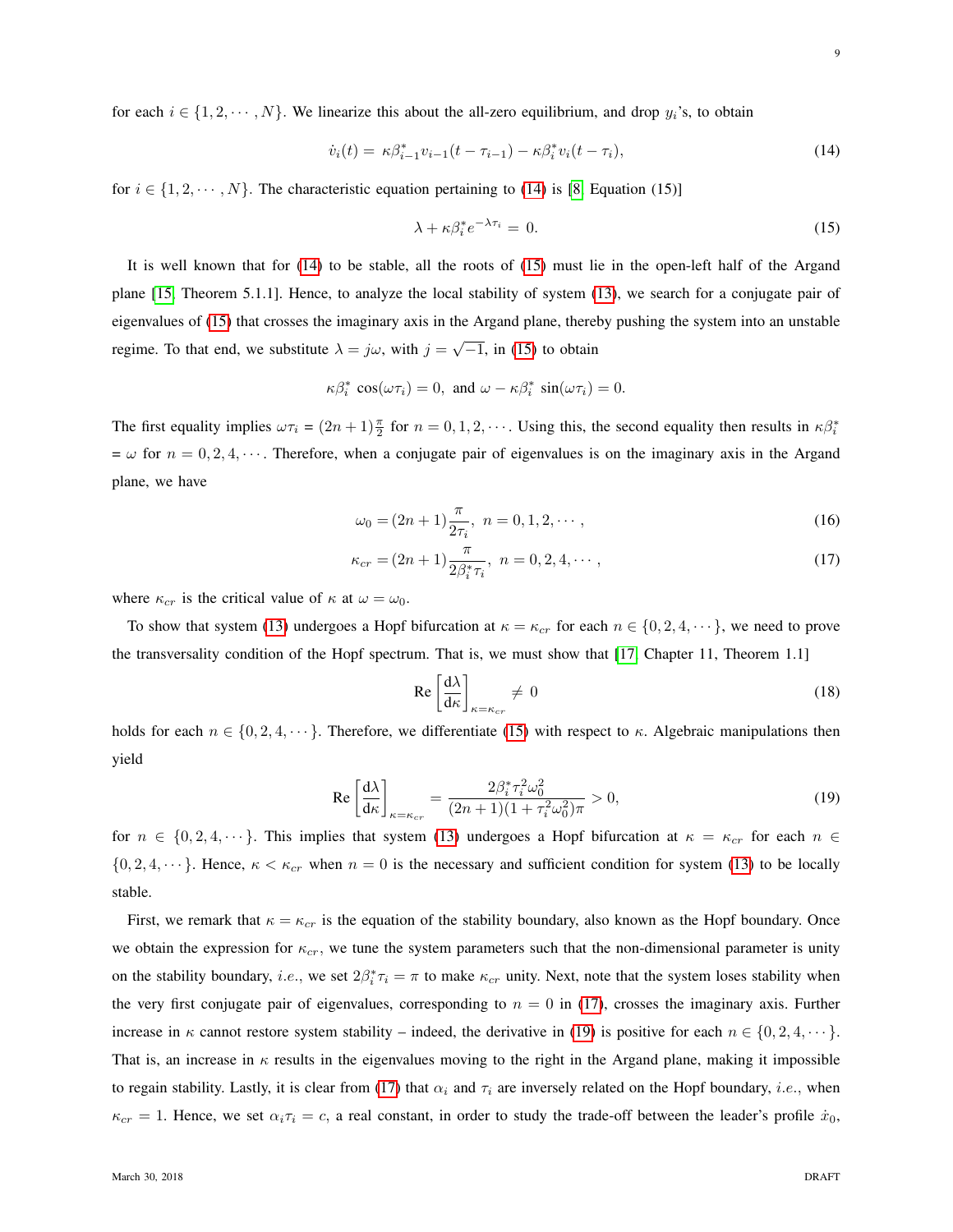<span id="page-9-1"></span>

Fig. 1: The local stability regions for the CCFM are depicted, with variation in non-linearity parameter l; a visual representation of [\(20\)](#page-9-0) with  $c = 1$  and  $b_i > 1$ . (a) is for  $m < 0$ , whereas (b) is for  $m > 0$ . Pictorially, we restrict  $m \in [0.8, 2]$  for clarity of visual representation. As l increases, the CCFM becomes resilient to instability since  $b_i > 1$ .

and the non-linearity parameters  $l$  and  $m$ . The resulting necessary and sufficient condition for the local stability of system [\(2\)](#page-4-2) is

<span id="page-9-2"></span><span id="page-9-0"></span>
$$
\frac{(\dot{x}_0)^m}{(b_i)^l} < \frac{\pi}{2c}.\tag{20}
$$

Notice that we recover the necessary and sufficient condition for the local stability of the RCCFM [\[8,](#page-24-2) Equation (20)] if (i) the non-linearity parameter l is set to zero, or (ii) the equilibrium headway  $b_i$  is set to unity. For these cases, the inference drawn in [\[8\]](#page-24-2) holds: When  $m > 0$ , slow lead vehicles stabilize the system, and for  $m < 0$ , fast lead vehicles are required to ensure system stability. From Fig.s [1a](#page-9-1) and [1b,](#page-9-2) notice that the above inference holds for  $l > 0$  as well. However, note that the non-linearity parameter l affects the resilience of the CCFM to instability. Specifically, if the equilibrium headway  $b_i > 1$ , then the locally stable region *expands* with an increase in *l*. However, when  $b_i < 1$ , the locally stable region *shrinks* with an increase in *l*.

# *B. Discussion*

A few comments are in order.

- (1) The foregoing analysis serves to clarify that the oscillations in state variables are a manifestation of *limit cycles* (isolated closed orbits in phase space) that emerge due to a Hopf bifurcation, and not *centers* (family of concentric closed orbits) as asserted in [\[40\]](#page-25-2). Further, as pointed out in the Introduction, these emergent limit cycles physically manifest themselves as a back-propagating congestion wave, known as a 'phantom jam.' Therefore, the foregoing analysis offers a possible explanation of a commonly-observed phenomenon.
- (2) Note that the non-dimensional parameter  $\kappa$  introduced in Section [V-A](#page-7-4) is not a system parameter; it is an exogenous mathematical entity to aid the analysis. Its usefulness is at the edge of the stability boundary,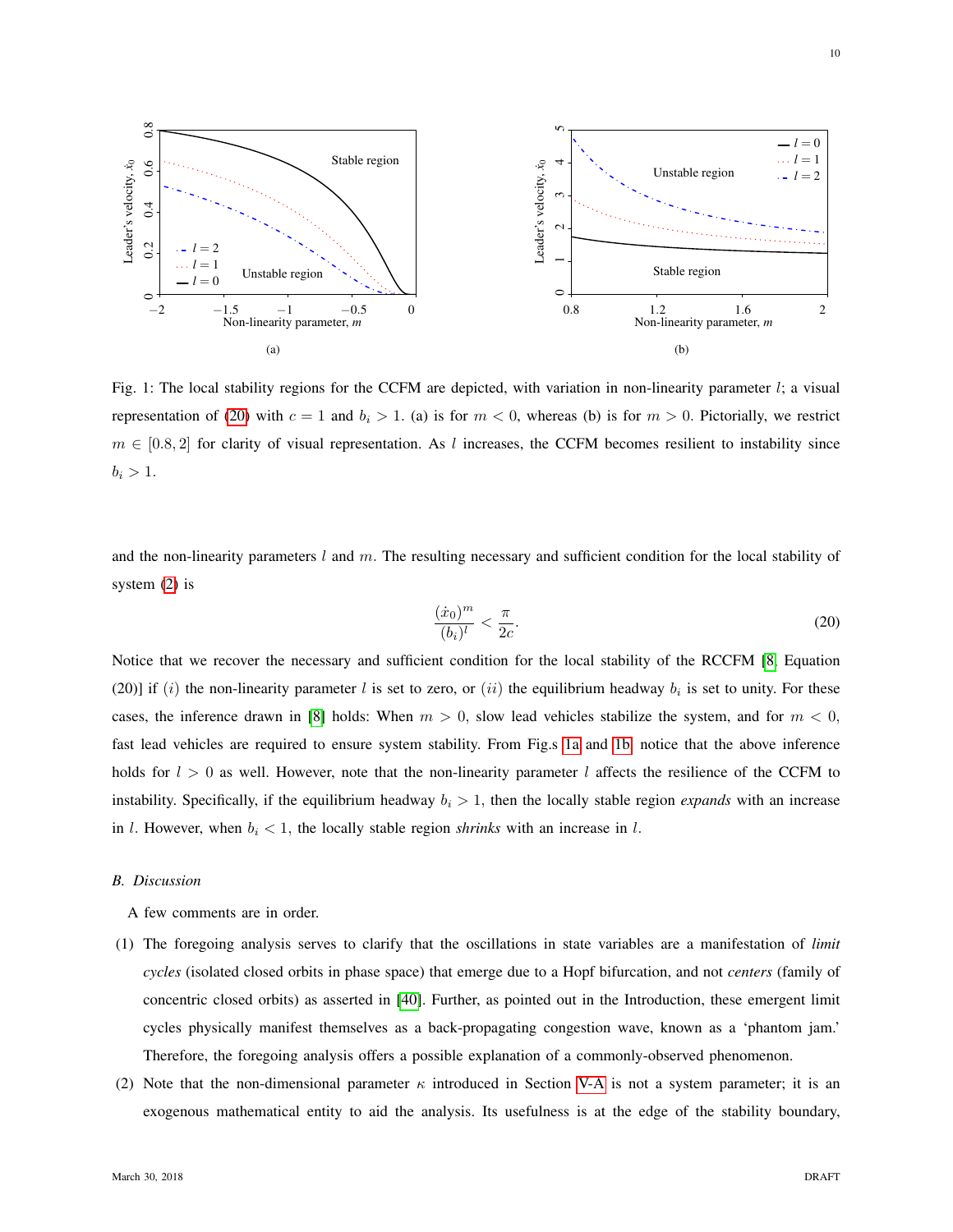wherein it is used to push the system into the unstable regime in a controlled manner, as described in the analysis.

- (3) It is well known in the control literature that a suitable variation in gain parameter can destabilize a system [\[30,](#page-25-0) Section 3.7]. Hence, to ensure that the bifurcation phenomenon is not an artifact of the exogenous parameter, it is required to verify that the transversality condition of the Hopf spectrum is satisfied for at least one system parameter beforehand. For the case of the CCFM, following the derivation in Section [V-A,](#page-7-4) it is easy to prove that the CCFM could undergo a Hopf bifurcation due to an appropriate variation in any of  $\alpha_i$ ,  $\tau_i$ ,  $\dot{x}_0$ , l or m.
- (4) Note that the D-partitioning and its "dual" τ -decomposition approaches [\[38,](#page-25-12) Section 3.3] are used extensively in the literature to study local stability properties of delay-differential equations. While the former assumes the delay to be fixed and independent of other parameters, the latter allows only the delay to be varied. In contrast, our approach allows stability analysis to be conducted by a continuous variation of *any* parameter (including the exogenous parameter). Additionally, the use of an exogenous parameter as the bifurcation parameter captures any inter-dependence among model parameters, and generally simplifies the resulting algebra. Further, note that the bifurcation approach helps understand *how* local stability is lost and also approximates the trajectory of the CCFM in the vicinity of the equilibrium using non-linear terms (up to third order in most cases) – key additions in comparison to other widely-used approaches. This helps deduce the stability of the emergent limit cycles. The said analysis for the CCFM can be found in Section [VIII.](#page-13-0)
- (5) Substituting  $n = 0$  in [\(17\)](#page-8-2), and letting  $\kappa = 1$  on the stability boundary, the necessary and sufficient condition for the local stability of system [\(2\)](#page-4-2) becomes

<span id="page-10-1"></span>
$$
\beta_i^* \tau_i < \frac{\pi}{2}.\tag{21}
$$

Note that when  $\tau_i = 0$ , [\(21\)](#page-10-1) is trivially satisfied. This, in turn, implies that the CCFM is stable for all parameter values, in the absence of reaction delays as seen in Section [III.](#page-5-0) However, as the delay increases, [\(21\)](#page-10-1) will be violated, thus resulting in loss of local stability of the CCFM. This, in turn, validates our claim that delays play an important role in determining the qualitative behavior of the CCFM.

(6) Note that [\(21\)](#page-10-1) coincides with the necessary and sufficient condition derived in [\[40,](#page-25-2) Section 3.1]. In fact, the characteristic equation of the form [\(15\)](#page-8-1) (with  $\kappa = 1$ ) arise in several applications including population dynamics [\[20\]](#page-24-23), engineering [\[17\]](#page-24-5), consensus dynamics [\[34\]](#page-25-13) and vehicular dynamics [\[40\]](#page-25-2). In general, such equations have been analyzed using both time-domain [\[15\]](#page-24-18), [\[20\]](#page-24-23) and spectral-domain methods [\[38\]](#page-25-12), [\[40\]](#page-25-2). However, to the best of our knowledge, none of these works apply the method used in this paper. Further, note that the evolution equations are non-linear time-delay equations. Hence, the analysis goes beyond that of a linear time-delay system; see Section [VIII](#page-13-0) for details.

# VI. NON-OSCILLATORY CONVERGENCE

<span id="page-10-0"></span>In this section, we characterize the region of non-oscillatory convergence. Mathematically, this amounts to ensuring that the eigenvalues corresponding to system [\(4\)](#page-5-2) are negative real numbers. Qualitatively, non-oscillatory convergence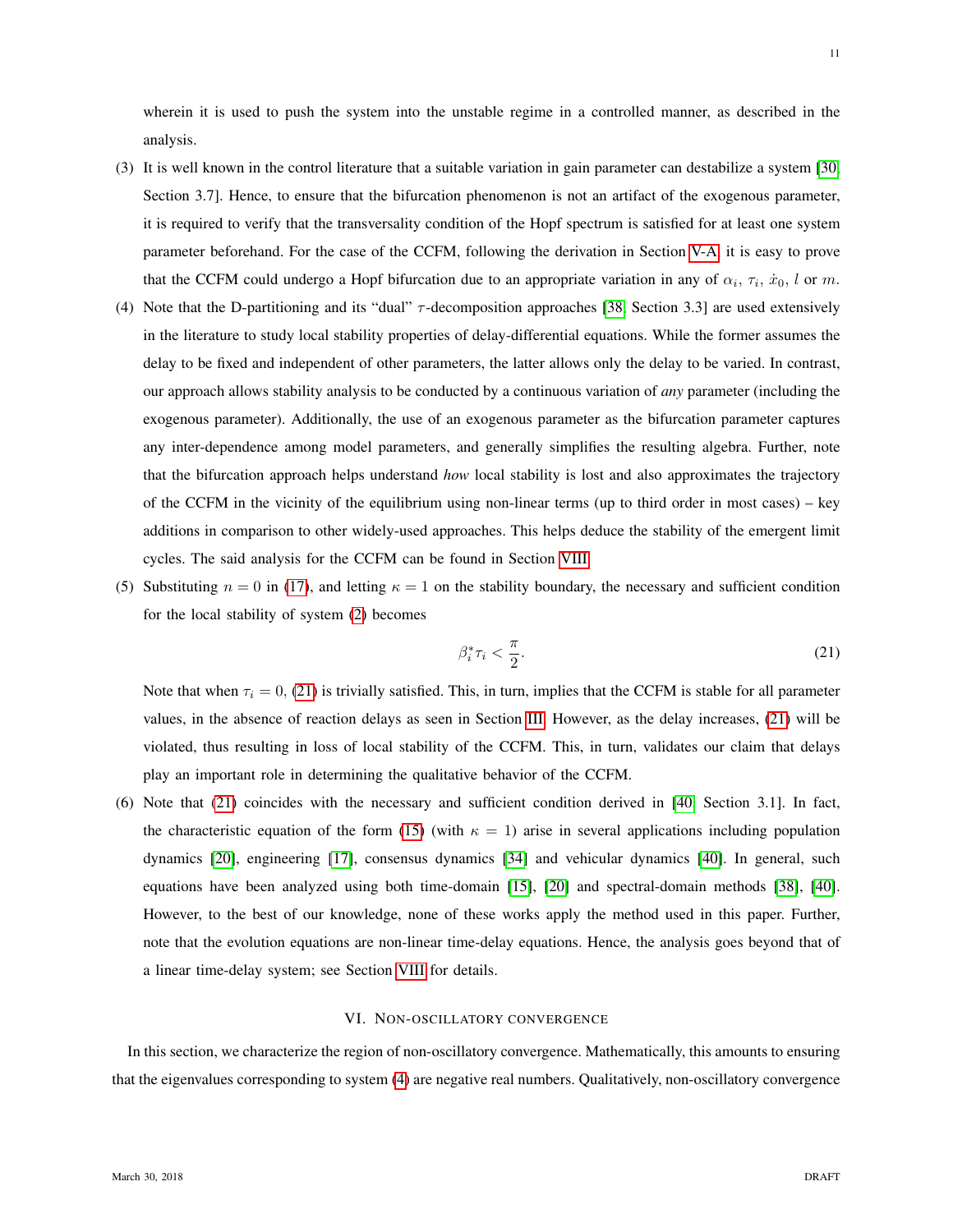avoids jerky vehicular motion since relative velocities and headways constitute dynamical variables. Such results could help ensure the smooth flow of traffic, and hence improve the ride quality.

In the above spirit, following [\[35\]](#page-25-14), we derive the necessary and sufficient condition for non-oscillatory convergence of the CCFM. The characteristic equation pertaining to system  $(4)$ , after dropping the subscript 'i' for convenience, is  $f(\lambda) = \lambda + \beta^* e^{-\lambda \tau} = 0$  [\[8,](#page-24-2) Equation (8)]. Substituting  $\lambda = -\sigma - j\omega$  and simplifying, we obtain

$$
\sigma = \beta^* e^{\sigma \tau} \cos(\omega \tau), \text{ and } \omega = \beta^* e^{\sigma \tau} \sin(\omega \tau). \tag{22}
$$

These, in turn, yield  $\tan(\omega \tau) = \omega/\sigma$ . To ensure that  $\omega = 0$  is the only solution of this equation, the necessary and sufficient condition is  $\sigma \tau \geq 1$ . Re-writing [\(22\)](#page-11-1), we have

<span id="page-11-1"></span>
$$
\beta^* \tau e^{\sigma \tau} \left( \frac{\sin(\omega \tau)}{\omega \tau} \right) = 1.
$$

In the limit  $\omega \to 0$ , the term within the brackets represents sinc(0) = 1. Moreover, the exponential term is bounded by e since  $\sigma\tau \geq 1$ . Hence, the boundary of non-oscillatory convergence is  $\beta^*\tau e = 1$ , and the corresponding necessary and sufficient condition for non-oscillatory convergence is

<span id="page-11-2"></span>
$$
\beta^* \tau \le \frac{1}{e}.\tag{23}
$$

Notice that the region in the parameter space described by [\(23\)](#page-11-2) is a strict subset of the region described by [\(21\)](#page-10-1). Therefore, from these two equations, we can summarize the conditions for the local stability of the CCFM as follows.

- (1) If  $\beta^* \tau \in [0, \pi/2)$ , the system is locally stable.
- (2) Additionally, if  $\beta^* \tau \in [0, 1/e]$ , the system converges asymptotically to the equilibrium in a non-oscillatory fashion.
- (3) Contrarily, if  $\beta^* \tau \in (1/e, \pi/2)$ , the state variable oscillates about the equilibrium, converging asymptotically.

Note that, despite differing in the method of derivation, [\(23\)](#page-11-2) agrees with the condition for non-oscillatory condition derived in [\[40,](#page-25-2) Section 3].

#### VII. RATE OF CONVERGENCE

<span id="page-11-0"></span>Rate of convergence is an important performance metric that dictates the time a dynamical system takes to attain the desired equilibrium, when perturbed. In the context of a transportation network, it is related to the time required to attain the uniform traffic flow, once the traffic flow is perturbed (by events such as the departure of a vehicle from the platoon). Following [\[7\]](#page-24-24), we characterize the rate of convergence for the CCFM.

The characteristic equation pertaining to system  $(4)$ , with the subscript 'i' dropped for ease of exposition, is  $f(\lambda) = \lambda + \beta^* e^{-\lambda \tau} = 0$  [\[8,](#page-24-2) Equation (8)]. In time domain, this corresponds to a system  $\dot{x}(t) = -\beta^* x(t - \tau)$ ,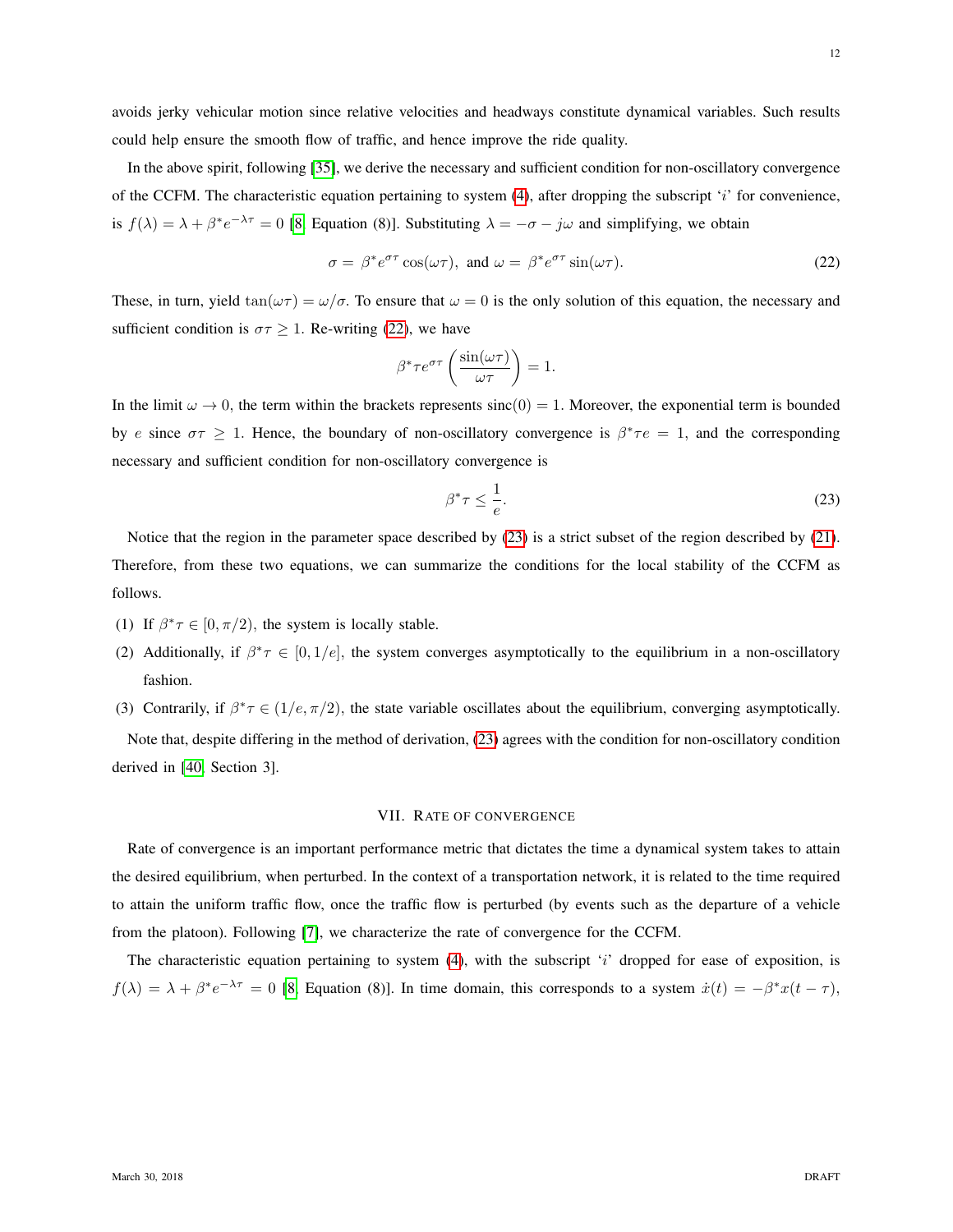<span id="page-12-0"></span>

Fig. 2: Variation in the rate of convergence of the CCFM as the reaction delay is increased, for  $l \in \{0.8, 1, 1.2\}$ .

where x is an arbitrarily chosen dynamical variable. The rate of convergence of such a system is the reciprocal of the smallest among  $\sigma_1$ ,  $\sigma_2$  and  $\sigma_3$ , where these quantities are obtained by solving the equations [\[7,](#page-24-24) Theorem 2]

$$
\sigma \tau = 1,
$$
  
\n
$$
\sigma \tau e^{-\sigma \tau} = \beta^* \tau,
$$
  
\n
$$
\frac{m}{\sin(m)} e^{-\frac{m}{\tan(m)}} = \beta^* \tau, \quad m = \sigma \tau \tan(m),
$$

respectively. The rate of convergence is maximum at  $\tau^* = 1/(\beta^*e)$ . For  $\tau < \tau^*$ , the rate of convergence increases, whereas it decreases for  $\tau > \tau^*$  [\[7\]](#page-24-24).

We solve the above equations using MATLAB to illustrate the variations in the rate of convergence for the CCFM, as the reaction delay is varied. To that end, we consider a tagged vehicle following a lead vehicle with an equilibrium velocity of 10. The tagged vehicle has a sensitivity coefficient of  $\alpha = 0.7$  and tries to maintain an equilibrium headway of 20. We fix  $m = 2$ , and consider  $l \in \{0.8, 1, 1.2\}$ .

The rate of convergence for this system is plotted in Fig. [2.](#page-12-0) It can be seen that the rate of convergence increases with  $\tau$  for  $\tau < \tau^*$ , and decreases when the reaction delay is varied beyond  $\tau^*$ . Also, note that the condition for the maximum rate of convergence coincides with the boundary for non-oscillatory convergence of the CCFM,  $\beta^* \tau^* e = 1$ . Hence, it would be optimal to choose parameters satisfying this equation. The said figure portrays  $\tau^*$ only for the  $l = 1$  case.

However, in practice, system parameters may vary. This will result in a shift of the operating point of the CCFM, and may result in a trade-off between the rate of convergence and non-oscillatory convergence of the CCFM. Notice from Fig. [2](#page-12-0) that, for a given value of non-linearity parameter l, the rate of convergence is not symmetric about  $\tau^*$ . In the vicinity of  $\tau^*$ , if the operating point of the CCFM shifts to the left of  $\tau^*$ , the system retains its non-oscillatory behavior and the rate of convergence reduces drastically. On the other hand, if the operating point of the CCFM shifts to the right in the vicinity of  $\tau^*$ , the system converges to the equilibrium in an oscillatory fashion, but the reduction in the rate of convergence is not as drastic. However, if the reaction delay increases considerably beyond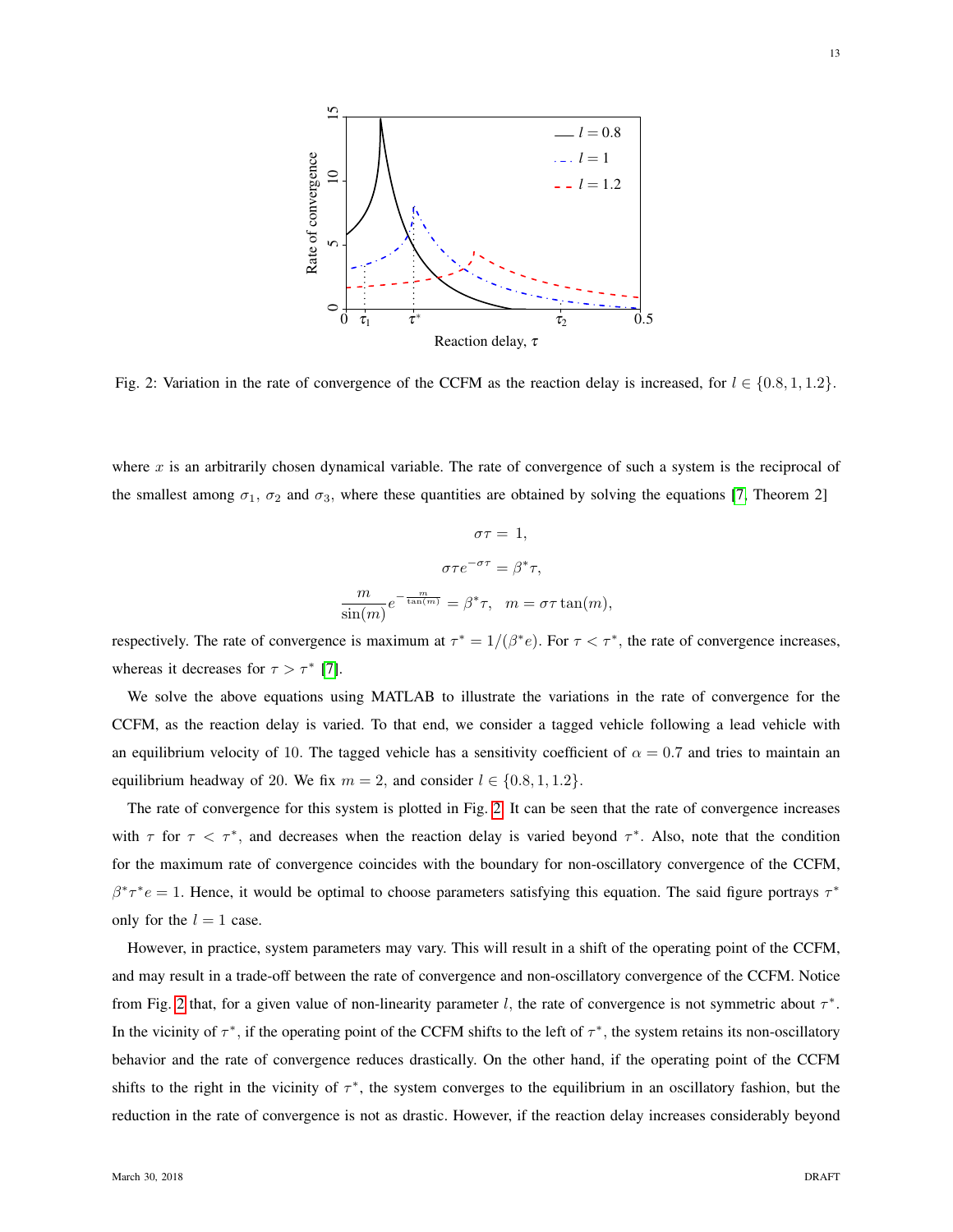τ ∗ , then not only does the system exhibit oscillatory convergence, it may also converge to the equilibrium very slowly. This is portrayed in Fig. [2](#page-12-0) using  $\tau_1 = \tau^*/3$  and  $\tau_2 = 3\tau^*$ , for  $l = 1$ . Clearly, the rate of convergence at  $\tau_2$ is much lesser than that at  $\tau_1$ .

Finally, notice from Fig. [2](#page-12-0) that, an increase in  $l$  leads to a decrease in the rate of convergence. However, as discussed in Section [V-A,](#page-7-4) an increase in l makes the system relatively resilient to instability since  $b_1 = 20 > 1$ . Thus, there is a three-way trade-off involving the system's resilience to instability, rate of convergence and nonoscillatory convergence. Note that Fig. [2](#page-12-0) brings forth this trade-off for a fixed set of parameters. However, the same is true for other parameter values as well.

Note that the characteristic equation captures the closed-loop pairwise interaction in the platoon. To characterize the time taken by a platoon to reach an equilibrium (denoted by  $T_{CCFM}^e$ ), we first define the time taken by the  $i^{th}$ pair of vehicles in the platoon following the standard control-theoretic notion of "settling time." That is, by  $t_i^e(\epsilon)$ , we denote the minimum time taken by the time-domain trajectory of the  $i<sup>th</sup>$  pair to enter, and subsequently remain within, the  $\epsilon$ -band around its equilibrium. For simplicity, we drop the explicit dependence on  $\epsilon$ . Then, the platoon dynamics is said to converge to the uniform flow when the dynamics of each pair has settled inside the  $\epsilon$ -band of its respective equilibrium. Therefore, we have

$$
T_{CCFM}^e = \max_{i=1,2,\dots,N} t_i^e.
$$
 (24)

Here, given  $\epsilon > 0$ ,  $t_i^e$  is computed for the pair that has the least rate of convergence. This, in turn, yields  $T_{CCFM}^e$ . Note that the convergence of the CCFM is asymptotic, *i.e.,* the system does *not* (strictly) converge to the equilibrium in finite time. Hence, we make use of the settling time concept.

# <span id="page-13-1"></span>VIII. HOPF BIFURCATION ANALYSIS

<span id="page-13-0"></span>In the previous sections, we have characterized the stable region for the CCFM, and studied two of its most important properties; namely, non-oscillatory convergence and the rate of convergence. We have also proved, by means of the transversality condition of the Hopf spectrum [\(19\)](#page-8-3), that system [\(2\)](#page-4-2) loses stability via a Hopf bifurcation. In this section, we study the CCFM when it is pushed just beyond the stable region. We characterize the *type* of the bifurcation and the *asymptotic orbital stability* of the emergent limit cycles, following closely the style of analysis presented in [\[2\]](#page-24-21), by using Poincare normal forms and the center manifold theory. ´

We begin by denoting the non-linear part of the RHS of [\(13\)](#page-7-3) as  $f_i$ . That is, for  $i \in \{1, 2, \dots, N\}$ ,

$$
f_i \triangleq \kappa \beta_{i-1} (t - \tau_{i-1}) v_{i-1} (t - \tau_{i-1}) - \kappa \beta_i (t - \tau_i) v_i (t - \tau_i). \tag{25}
$$

Let  $\mu = \kappa - \kappa_{cr}$ . Observe that the system undergoes a Hopf bifurcation at  $\mu = 0$ , where  $\kappa = \kappa_{cr}$ . Henceforth, we consider  $\mu$  as the bifurcation parameter. An incremental change in  $\kappa$  from  $\kappa_{cr}$  to  $\kappa_{cr} + \mu$ , where  $\mu > 0$ , pushes the system in to its unstable regime. We now provide a concise step-by-step overview of the detailed local bifurcation analysis, before delving into the technical details.

*Step 1*: Using Taylor series expansion, we segregate the RHS of [\(25\)](#page-13-1) into linear and non-linear parts. We then cast this into the standard form of an Operator Differential Equation (OpDE).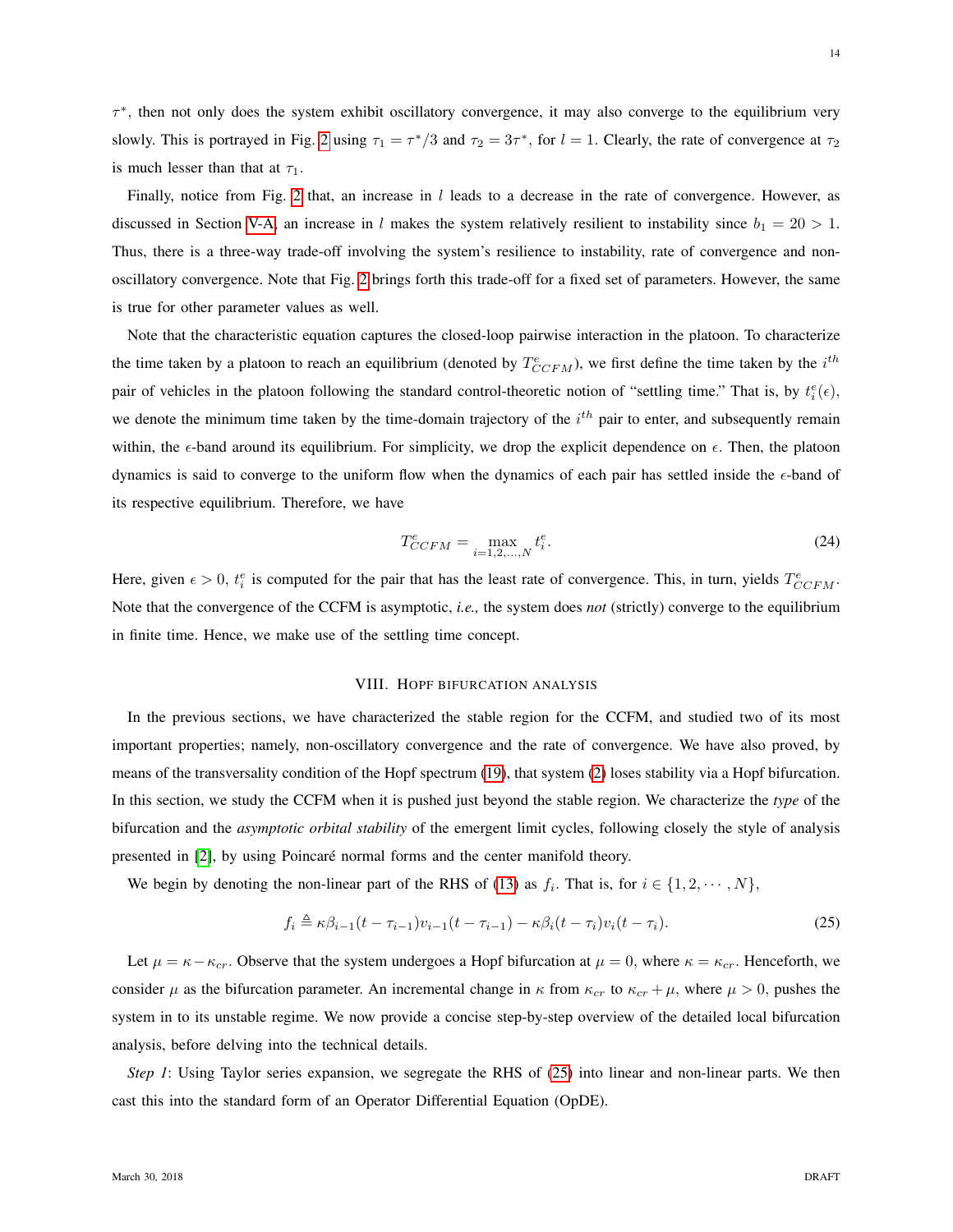*Step 2*: At the critical value of the bifurcation parameter, *i.e.*, at  $\mu = 0$ , the system has exactly one pair of purely imaginary eigenvalues with non-zero angular velocity, as given by [\(16\)](#page-8-4). The linear eigenspace spanned by the corresponding eigenvectors is called the critical eigenspace. The center manifold theorem [\[2\]](#page-24-21) guarantees the existence of a locally invariant 2-dimensional manifold that is a tangent to the critical eigenspace at the equilibrium of the system.

*Step 3*: Next, we project the system onto its critical eigenspace as well as its complement, at the critical value of the bifurcation parameter. This helps describe the dynamics of the system on the center manifold, with the aid of an ODE in a single complex variable.

*Step 4*: Finally, using Poincaré normal forms, we evaluate the Lyapunov coefficient and the Floquet exponent, which characterize the type of the Hopf bifurcation and the asymptotic orbital stability of the emergent limit cycles respectively.

We begin the analysis by expanding [\(25\)](#page-13-1) about the all-zero equilibrium using Taylor's series, to obtain

$$
\begin{split}\n\dot{v}_{i}(t) &= -\kappa \beta_{i}^{*} v_{i,t}(-\tau_{i}) + \kappa \beta_{i-1}^{*} v_{(i-1),t}(-\tau_{i-1}) - \frac{m}{\dot{x}_{0}} \beta_{i-1}^{*} v_{(i-1),t}^{2}(-\tau_{i-1}) + \frac{m}{\dot{x}_{0}} \beta_{i}^{*} v_{i,t}^{2}(-\tau_{i}) \\
&- \frac{m}{\dot{x}_{0}} \beta_{i-1}^{*} \sum_{n=1}^{i-2} v_{n,t}(-\tau_{i-1}) v_{(i-1),t}(-\tau_{i-1}) + \frac{m}{\dot{x}_{0}} \beta_{i-1}^{*} \sum_{n=1}^{i-1} v_{n,t}(-\tau_{i}) v_{i,t}(-\tau_{i}) \\
&- \frac{l}{\dot{b}_{i-1}} \beta_{i-1}^{*} v_{(i-1),t}(-\tau_{i-1}) y_{(i-1),t}(-\tau_{i-1}) + \frac{l}{\dot{b}_{i}} \beta_{i}^{*} v_{i,t}(-\tau_{i}) y_{i,t}(-\tau_{i}) \\
&+ \frac{m(m-1)}{2(\dot{x}_{0})^{2}} \beta_{i-1}^{*} v_{i-1}^{3}(-\tau_{i-1}) - \frac{m(m-1)}{2(\dot{x}_{0})^{2}} \beta_{i}^{*} v_{i}^{3}(-\tau_{i}) - \frac{m(m-1)}{2(\dot{x}_{0})^{2}} \beta_{i}^{*} \sum_{n=1}^{i-1} v_{i,t}(-\tau_{i}) v_{n,t}(-\tau_{i}) v_{k,t}(-\tau_{i}) \\
&+ \frac{m(m-1)}{2(\dot{x}_{0})^{2}} \beta_{i-1}^{*} \sum_{n=1}^{i-2} \sum_{k=1}^{i} v_{(i-1),t}(-\tau_{i-1}) v_{n,t}(-\tau_{i-1}) - \frac{lm}{3(\dot{x}_{0})^{2}} \beta_{i}^{*} \sum_{n=1}^{i-1} v_{i,t}^{2}(-\tau_{i}) v_{n,t}(-\tau_{i}) \\
&+ \frac{2m(m-1)}{3(\dot{x}_{0})^{2}} \beta_{i-1}^{*} \sum_{n=1}^{i-2} v_{(i-1),t}^{*}(-\tau_{i-1}) v_{n,t}(-\tau_{i-
$$

where we use the shorthand  $v_{i,t}(-\tau_i)$  to represent  $v_i(t - \tau_i)$ .

In the following, we use  $\mathcal{C}^k(A;B)$  to denote the linear space of all functions from A to B which are k times differentiable, with each derivative being continuous. Also, we use  $\mathcal C$  to denote  $\mathcal C^0$ , for convenience.

With the concatenated state  $S(t)$ , note that [\(2\)](#page-4-2) is of the form:

<span id="page-14-1"></span><span id="page-14-0"></span>
$$
\frac{d\mathbf{S}(t)}{dt} = \mathcal{L}_{\mu}\mathbf{S}_t(\theta) + \mathcal{F}(\mathbf{S}_t(\theta), \mu),
$$
\n(27)

where  $t > 0$ ,  $\mu \in \mathbb{R}$ , and where for  $\tau = \max_i \tau_i > 0$ ,

$$
\mathbf{S}_t(\theta) = \mathbf{S}(t + \theta), \ \mathbf{S} : [-\tau, 0] \longrightarrow \mathbb{R}^{2N}, \ \theta \in [-\tau, 0].
$$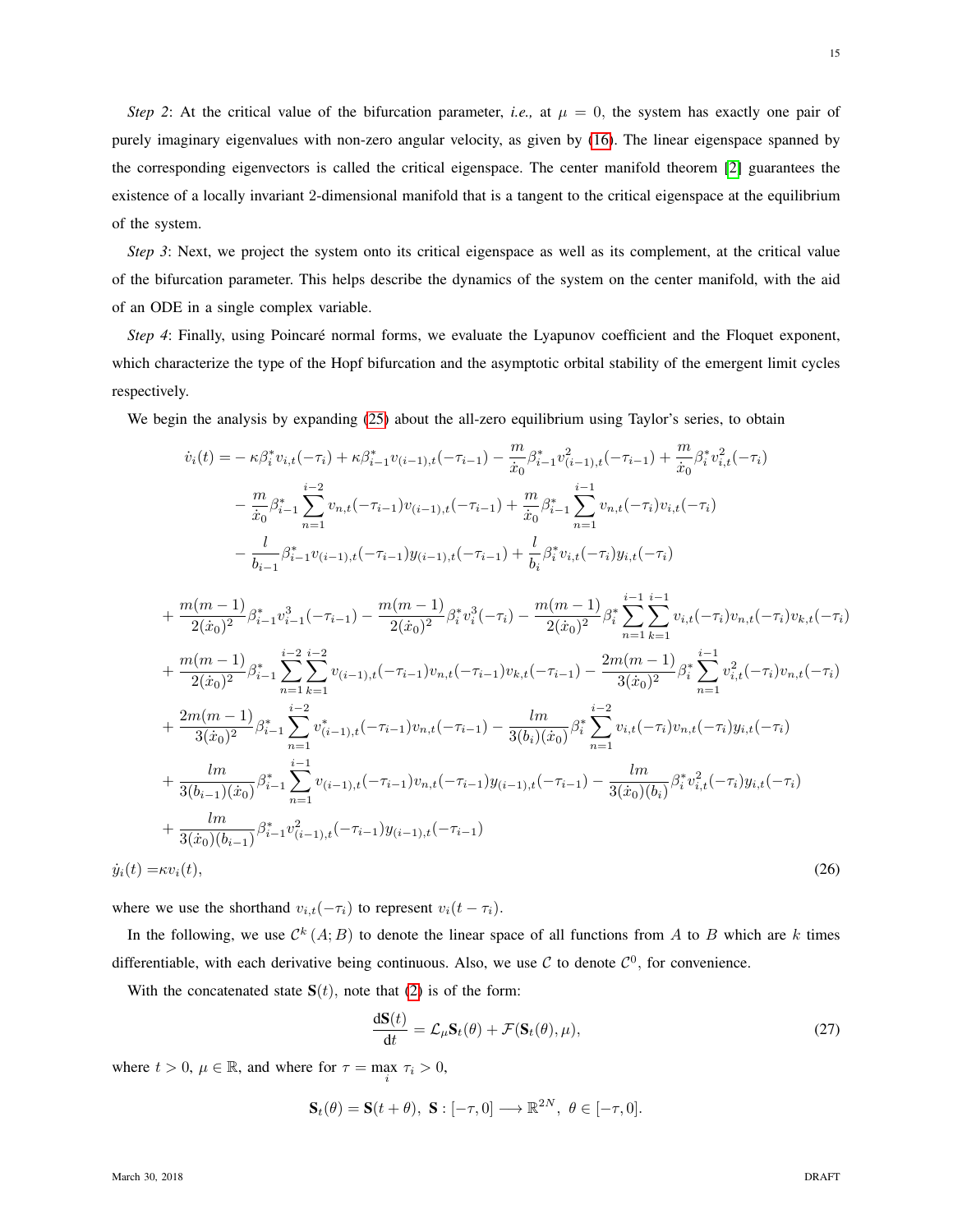Here,  $\mathcal{L}_{\mu} : \mathcal{C}([-\tau,0];\mathbb{R}^{2N}) \longrightarrow \mathbb{R}^{2N}$  is a one-parameter family of continuous, bounded linear functionals, whereas the operator  $\mathcal{F}: \mathcal{C}([-\tau,0];\mathbb{R}^{2N}) \longrightarrow \mathbb{R}^{2N}$  is an aggregation of the non-linear terms. Further, we assume that  $\mathcal{F}(\mathbf{S}_t, \mu)$  is analytic, and that  $\mathcal F$  and  $\mathcal L_\mu$  depend analytically on the bifurcation parameter  $\mu$ , for small  $|\mu|$ . The objective now is to cast [\(27\)](#page-14-0) in the standard form of an OpDE:

<span id="page-15-0"></span>
$$
\frac{\mathrm{d} \mathbf{S}_t}{\mathrm{d} t} = \mathcal{A}(\mu) \mathbf{S}_t + \mathcal{R} \mathbf{S}_t,\tag{28}
$$

since the dependence here is on  $S_t$  alone rather than both  $S_t$  and  $S(t)$ . To that end, we begin by transforming the linear problem  $d\mathbf{S}(t)/dt = \mathcal{L}_{\mu}\mathbf{S}_t(\theta)$ . We note that, by the *Riesz representation theorem* [\[39,](#page-25-15) Theorem 6.19], there exists a  $2N \times 2N$  matrix-valued measure  $\eta(\cdot,\mu): \mathcal{B}(\mathcal{C}([-\tau,0];\mathbb{R}^{2N})) \longrightarrow \mathbb{R}^{2N \times 2N}$ , wherein each component of  $\eta(\cdot)$  has bounded variation, and for all  $\phi \in \mathcal{C}([-\tau,0];\mathbb{R}^{2N})$ , we have

$$
\mathcal{L}_{\mu}\phi = \int_{-\tau}^{0} d\eta(\theta, \mu)\phi(\theta). \tag{29}
$$

In particular,

$$
\mathcal{L}_{\mu} \mathbf{S}_{t} = \int_{-\tau}^{0} d\eta(\theta, \mu) \mathbf{S}(t + \theta).
$$

Motivated by the linearized system [\(4\)](#page-5-2), we define

$$
d\eta = \begin{bmatrix} \tilde{A} & 0_{N \times N} \\ \kappa I_{N \times N} & 0_{N \times N} \end{bmatrix} d\theta,
$$

where

$$
(\tilde{A})_{ij} = \begin{cases} -\kappa \beta_i^* \delta(\theta + \tau_i), & i = j, \\ \kappa \beta_i^* \delta(\theta + \tau_i), & i = j + 1, j \ge 1, \\ 0, & \text{otherwise.} \end{cases}
$$

For instance, when  $N = 2$ ,

$$
d\eta = \begin{bmatrix} -\kappa \beta_1^* \delta(\theta + \tau_1) & 0 & 0 & 0 \\ \kappa \beta_1^* \delta(\theta + \tau_1) & -\kappa \beta_2^* \delta(\theta + \tau_2) & 0 & 0 \\ \kappa & 0 & 0 & 0 \\ 0 & \kappa & 0 & 0 \end{bmatrix} d\theta.
$$

For  $\phi \in \mathcal{C}^1$   $\left( [-\tau, 0]; \mathbb{C}^{2N} \right)$ , we define

$$
\mathcal{A}(\mu)\phi(\theta) = \begin{cases} \frac{d\phi(\theta)}{d\theta}, & \theta \in [-\tau, 0), \\ 0 & \int_{-\tau}^{0} d\eta(s, \mu)\phi(s) \equiv \mathcal{L}_{\mu}, & \theta = 0, \end{cases}
$$
(30)

and

<span id="page-15-1"></span>
$$
\mathcal{R}\phi(\theta) = \begin{cases} 0, & \theta \in [-\tau, 0), \\ \mathcal{F}(\phi, \mu), & \theta = 0. \end{cases}
$$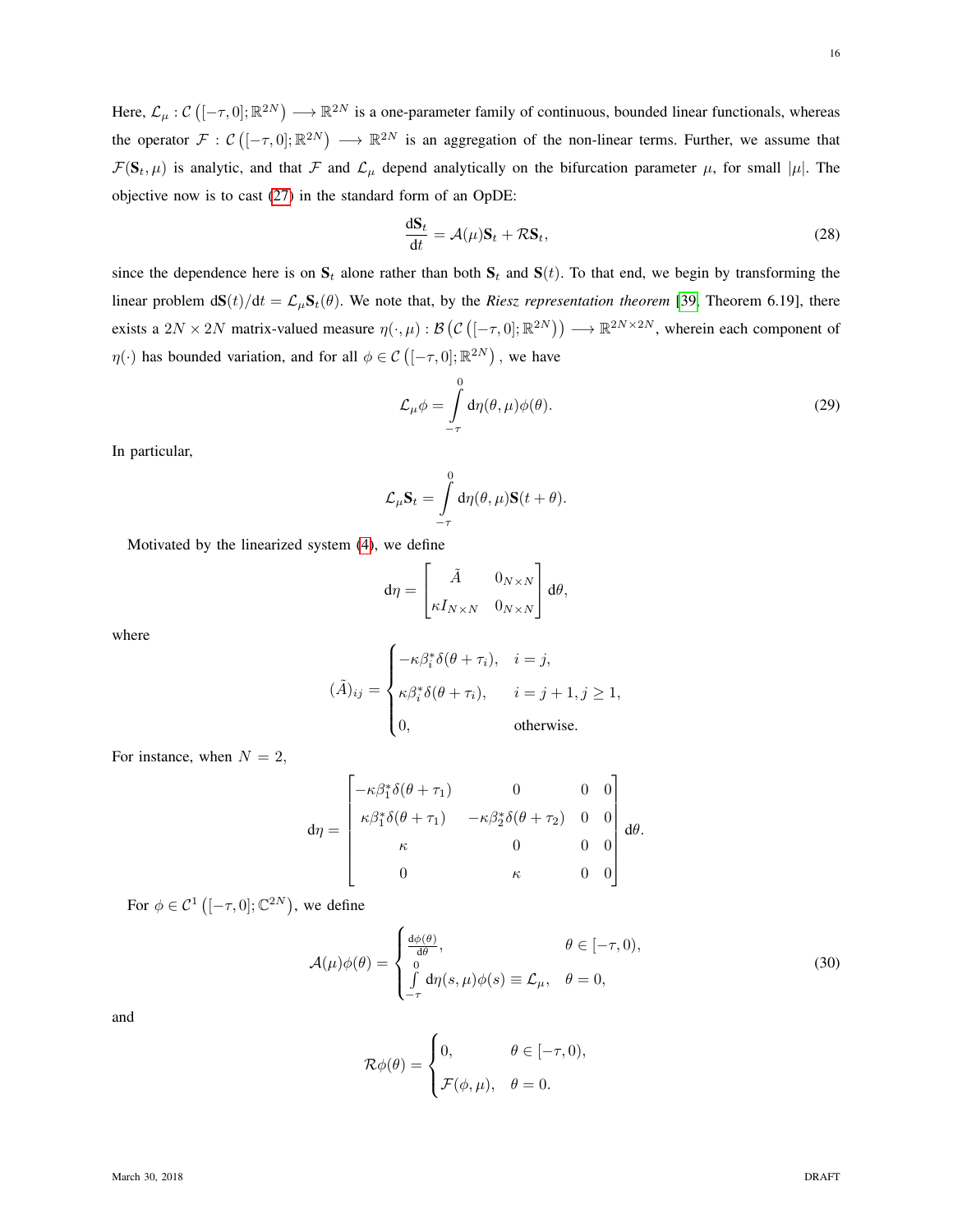With the above definitions, we observe that  $dS_t/d\theta \equiv dS_t/dt$ . Hence, we have successfully cast [\(27\)](#page-14-0) in the form of [\(28\)](#page-15-0). To obtain the required coefficients, it is sufficient to evaluate various expressions for  $\mu = 0$ , which we use henceforth. We start by finding the eigenvector of the operator  $A(0)$  with eigenvalue  $\lambda(0) = j\omega_0$ . That is, we want an  $2N \times 1$  vector (to be denoted by  $q(\theta)$ ) with the property that  $\mathcal{A}(0)q(\theta) = j\omega_0q(\theta)$ . We assume the form:  $q(\theta) = [1 \phi_1 \phi_2 \cdots \phi_{2N-1}]^T e^{j\omega_0 \theta}$ , and solve the eigenvalue equations. That is, we need to solve

$$
\begin{bmatrix}\n-\kappa \beta_1^* e^{-j\omega_0 \tau_1} \\
\kappa \beta_1^* e^{-j\omega_0 \tau_1} - \kappa \beta_2^* e^{-j\omega_0 \tau_2} \\
\vdots \\
\kappa \beta_{N-1}^* e^{-j\omega_0 \tau_{N-1}} - \kappa \beta_N^* e^{-j\omega_0 \tau_N} \\
\kappa \Theta \\
\kappa \phi_1 \Theta \\
\vdots \\
\kappa \phi_{N-1} \Theta\n\end{bmatrix} = j\omega_0 \begin{bmatrix}\n1 \\
\phi_1 \\
\phi_2 \\
\vdots \\
\phi_{2N-2} \\
\phi_{2N-1}\n\end{bmatrix},
$$

where  $\Theta = j(e^{-j\omega_0 \tau} - 1)/\omega_0$ . This, in turn, necessitates the following assumption:  $-\kappa \beta_1^* e^{-j\omega_0 \tau_1} = j\omega_0 \phi_0$ . Then, for  $i \in \{1, 2, \cdots N - 1\}$ , and  $k \in \{N, N + 1, \cdots 2N - 1\}$ ,

$$
\phi_i=\frac{\kappa\beta_i^*e^{-j\omega_0\tau_i}\phi_{i-1}}{j\omega_0+\kappa\beta_{i+1}^*e^{-j\omega_0\tau_{i+1}}},\ \text{and}\ \phi_k=\frac{\kappa\Theta\phi_{N-k}}{j\omega_0},
$$

where we set  $\phi_0 = 1$  for notational brevity.

We define the *adjoint* operator as follows:

$$
\mathcal{A}^*(0)\phi(\theta) = \begin{cases} -\frac{d\phi(\theta)}{d\theta}, & \theta \in (0, \tau], \\ 0 & \text{if } d\eta^T(s, 0)\phi(-s), & \theta = 0, \\ -\tau & \text{otherwise} \end{cases}
$$

where  $d\eta^T$  is the transpose of  $d\eta$ . We note that the domains of A and  $\mathcal{A}^*$  are  $\mathcal{C}^1$  ( $[-\tau, 0]$ ;  $\mathbb{C}^{2N}$ ) and  $\mathcal{C}^1$  ( $[0, \tau]$ ;  $\mathbb{C}^{2N}$ ) respectively. Therefore, if  $j\omega_0$  is an eigenvalue of A, then  $-j\omega_0$  is an eigenvalue of  $\mathcal{A}^*$ . Hence, to find the eigenvector of  $\mathcal{A}^*(0)$  corresponding to  $-j\omega_0$ , we assume the form:  $p(\theta) = B[\psi_{2N-1} \psi_{2N-2} \psi_{2N-3} \cdots 1]^T e^{j\omega_0 \theta}$ , and solve  $A^*(0)p(\theta) = -j\omega_0p(\theta)$ . Simplifying this, we obtain

$$
\begin{bmatrix}\n-\kappa \beta_1^* e^{j\omega_0 \tau_1} \psi_{2N-1} + \kappa \beta_1^* e^{j\omega_0 \tau_1} \psi_{2N-2} + \kappa \psi_{N-1} \tilde{\Theta} \\
-\kappa \beta_2^* e^{j\omega_0 \tau_2} \psi_{2N-2} + \kappa \beta_2^* e^{j\omega_0 \tau_2} \psi_{2N-3} + \kappa \psi_{N-2} \tilde{\Theta} \\
\vdots \\
-\kappa \beta_N^* e^{j\omega_0 \tau_N} \psi_N + \kappa \psi_0 \tilde{\Theta} \\
c \\
c \\
\vdots \\
c\n\end{bmatrix}\n\begin{bmatrix}\n\psi_{2N-1} \\
\psi_{2N-2} \\
\psi_{2N-3} \\
\vdots \\
\psi_1 \\
1\n\end{bmatrix}.
$$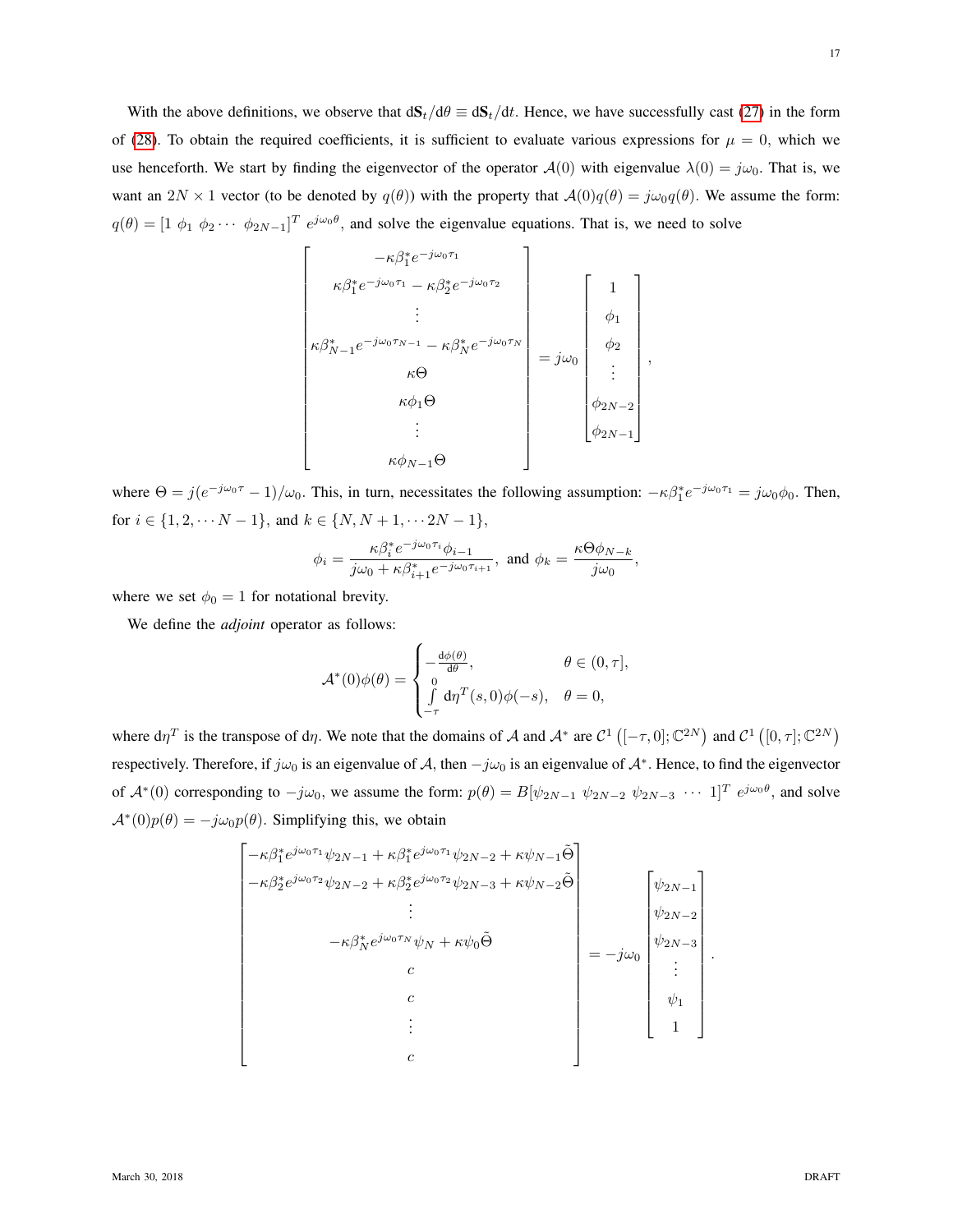Here, we set  $\psi_0 = 1$  for notational brevity and c is some constant which can be shown to be  $-j\omega_0/B$ . Then, for  $i \in \{1, 2, \cdots N - 1\}$ , and  $k \in \{N + 1, N + 2, \cdots 2N - 1\}$ , we have

$$
\psi_N = \frac{\kappa \tilde{\Theta} \psi_0}{\kappa \beta_N^* e^{j\omega_0 \tau_N} - j\omega_0}, \ \psi_i = -j\omega_0, \text{ and } \psi_i = \frac{\kappa \beta_{2N-i}^* e^{j\omega_0 \tau_{2N-i}} + \kappa \tilde{\Theta} \psi_{N-i}}{\kappa \beta_{2N-i}^* e^{j\omega_0 \tau_{2N-i}} - j\omega_0}
$$

The normalization condition for Hopf bifurcation requires that  $\langle p, q \rangle = 1$ , thus yielding an expression for B. For any  $q \in \mathcal{C}([-\tau,0];\mathbb{C}^{2N})$  and  $p \in \mathcal{C}([0,\tau];\mathbb{C}^{2N})$ , the inner product is defined as

$$
\langle p, q \rangle \triangleq \bar{p} \cdot q - \int_{\theta=-\tau}^{0} \int_{\zeta=0}^{\theta} \bar{p}^{T} (\zeta - \theta) \mathrm{d}\eta q(\zeta) \, \mathrm{d}\zeta, \tag{31}
$$

where the overbar represents the complex conjugate and the " · " represents the regular dot product. The value of B such that the inner product between the eigenvectors of A and  $A^*$  is unity can be shown to be

<span id="page-17-0"></span>
$$
B = \frac{1}{\zeta_1 + \zeta_2 + \zeta_3 + \zeta_4},
$$

where

$$
\zeta_1 = \overline{\Theta}^* \sum_{i=0}^{N-1} \kappa \psi_N \bar{\phi}_i, \ \zeta_2 = \sum_{i=1}^{N-1} \kappa \beta_i^* \tau_i e^{j\omega_0 \tau_i} \bar{\phi}_{i-1} (\psi_{2N-i} - \psi_{2N-i-1}),
$$
  

$$
\zeta_3 = -\kappa \beta_N^* \bar{\phi}_{N-1} \psi_N \tau_N e^{j\omega_0 \tau_N}, \text{ and } \zeta_4 = \sum_{i=0}^{2N-1} \psi_{2N-1-i} \bar{\phi}_i.
$$

In the above, we define  $\phi_0 = \psi_0 = 0$  for notational brevity.

For  $S_t$ , a solution of [\(28\)](#page-15-0) at  $\mu = 0$ , we define

$$
z(t) = \langle p(\theta), \mathbf{S}_t \rangle, \text{ and } \mathbf{w}(t, \theta) = \mathbf{S}_t(\theta) - 2\text{Real}(z(t)q(\theta)).
$$

Then, on the center manifold  $C_0$ , we have  $\mathbf{w}(t, \theta) = \mathbf{w}(z(t), \bar{z}(t), \theta)$ , where

$$
\mathbf{w}(z(t),\bar{z}(t),\theta) = \mathbf{w}_{20}(\theta)\frac{z^2}{2} + \mathbf{w}_{02}(\theta)\frac{\bar{z}^2}{2} + \mathbf{w}_{11}(\theta)z\bar{z} + \cdots
$$
 (32)

Effectively, z and  $\bar{z}$  are the local coordinates for  $C_0$  in C in the directions of p and  $\bar{p}$  respectively. We note that w is real if  $S_t$  is real, and we deal only with real solutions. The existence of the center manifold  $C_0$  enables the reduction of [\(28\)](#page-15-0) to an ODE in a single complex variable on  $C_0$ . At  $\mu = 0$ , the said ODE can be described as

$$
\begin{aligned} \dot{z}(t) &= \langle p, \mathcal{A}\mathbf{S}_t + \mathcal{R}\mathbf{S}_t \rangle \,, \\ &= j\omega_0 z(t) + \bar{p}(0) \cdot \mathcal{F}\left(\mathbf{w}(z,\bar{z},\theta) + 2\text{Real}(z(t)q(\theta))\right), \\ &= j\omega_0 z(t) + \bar{p}(0) \cdot \mathcal{F}_0(z,\bar{z}). \end{aligned} \tag{33}
$$

This is written in abbreviated form as

<span id="page-17-3"></span><span id="page-17-2"></span><span id="page-17-1"></span>
$$
\dot{z}(t) = j\omega_0 z(t) + g(z, \bar{z}).\tag{34}
$$

The objective now is to expand g in powers of z and  $\bar{z}$ . However, this requires  $w_{ij}(\theta)$ 's from [\(32\)](#page-17-0). Once these are evaluated, the ODE [\(33\)](#page-17-1) for z would be explicit (as given by [\(34\)](#page-17-2)), where g can be expanded in terms of z and  $\bar{z}$ as

$$
g(z,\bar{z}) = \bar{p}(0).\mathcal{F}_0(z,\bar{z}) = g_{20}\frac{z^2}{2} + g_{02}\frac{\bar{z}^2}{2} + g_{11}z\bar{z} + g_{21}\frac{z^2\bar{z}}{2} + \cdots
$$
 (35)

.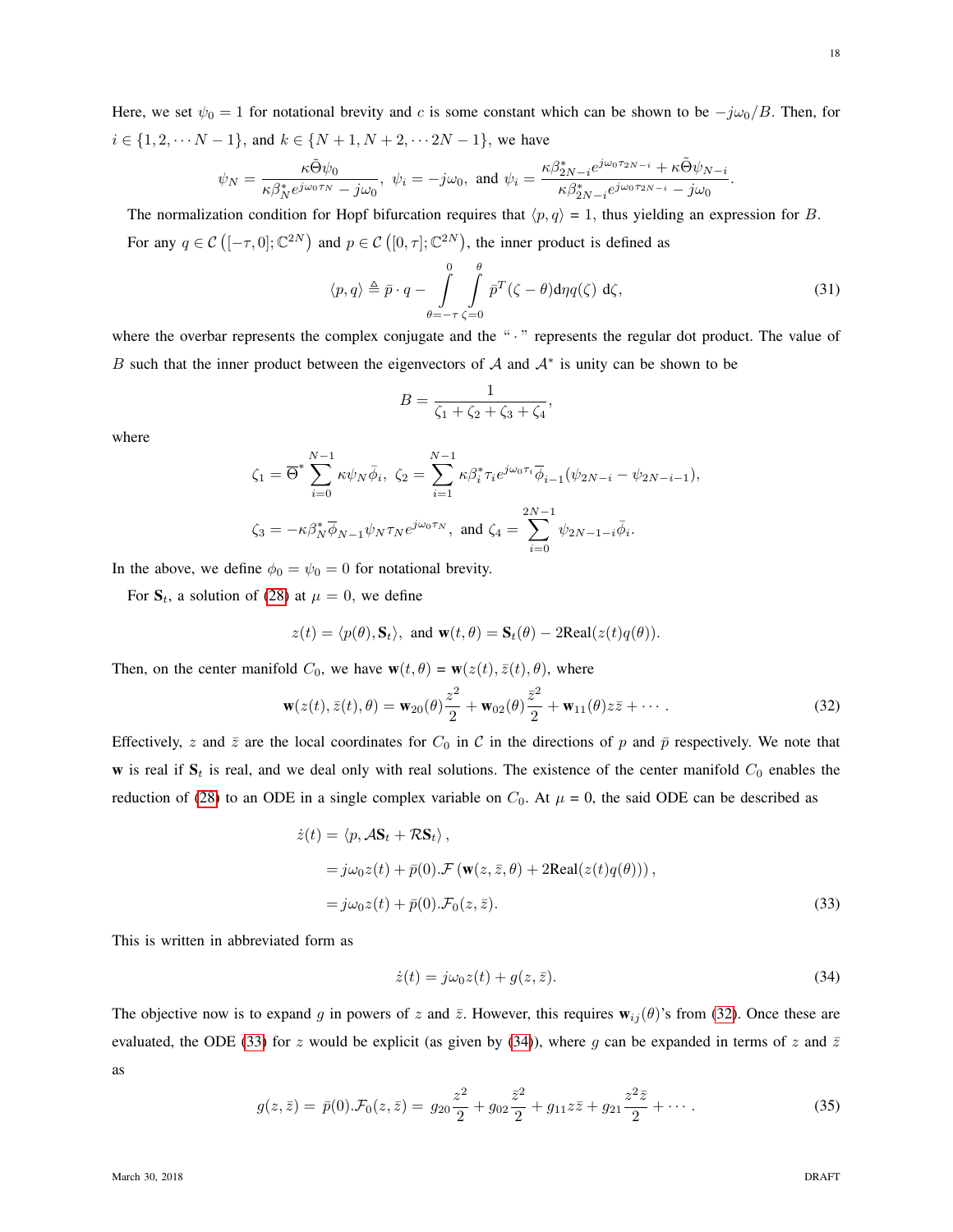Next, we write  $\dot{\mathbf{w}} = \dot{\mathbf{S}}_t - \dot{z}q - \dot{\overline{z}}\overline{q}$ . Using [\(28\)](#page-15-0) and [\(34\)](#page-17-2), we then obtain the following ODE:

$$
\dot{\mathbf{w}} = \begin{cases} \mathcal{A}\mathbf{w} - 2\text{Real}(\bar{p}(0).\mathcal{F}_0 q(\theta)), & \theta \in [-\tau, 0), \\ \mathcal{A}\mathbf{w} - 2\text{Real}(\bar{p}(0).\mathcal{F}_0 q(0)) + \mathcal{F}_0, & \theta = 0. \end{cases}
$$

This can be re-written using [\(32\)](#page-17-0) as

<span id="page-18-0"></span>
$$
\dot{\mathbf{w}} = \mathcal{A}\mathbf{w} + H(z, \bar{z}, \theta),\tag{36}
$$

where  $H$  can be expanded as

$$
H(z,\bar{z},\theta) = H_{20}(\theta)\frac{z^2}{2} + H_{02}(\theta)\frac{\bar{z}^2}{2} + H_{11}(\theta)z\bar{z} + H_{21}(\theta)\frac{z^2\bar{z}}{2} + \cdots
$$
 (37)

Near the origin, on the manifold  $C_0$ , we have  $\dot{\mathbf{w}} = \mathbf{w}_z \dot{z} + \mathbf{w}_z \dot{z}$ . Using [\(32\)](#page-17-0) and [\(34\)](#page-17-2) to replace  $\mathbf{w}_z \dot{z}$  (and their conjugates, by their power series expansion) and equating with [\(36\)](#page-18-0), we obtain the following operator equations:

$$
(2j\omega_0 - \mathcal{A})\mathbf{w}_{20}(\theta) = H_{20}(\theta),\tag{38}
$$

<span id="page-18-4"></span><span id="page-18-3"></span><span id="page-18-2"></span><span id="page-18-1"></span>
$$
-\mathcal{A}\mathbf{w}_{11} = H_{11}(\theta),\tag{39}
$$

$$
-(2j\omega_0 + \mathcal{A})\mathbf{w}_{02}(\theta) = H_{02}(\theta). \tag{40}
$$

We start by observing that

$$
\mathbf{S}_t(\theta) = \mathbf{w}_{20}(\theta) \frac{z^2}{2} + \mathbf{w}_{02}(\theta) \frac{\overline{z}^2}{2} + \mathbf{w}_{11}(\theta) z \overline{z} + zq(\theta) + \overline{z} \overline{q}(\theta) + \cdots
$$

From the Hopf bifurcation analysis [\[2\]](#page-24-21), we know that the coefficients of  $z^2$ ,  $\bar{z}^2$ ,  $z^2\bar{z}$ , and  $z\bar{z}$  terms are used to approximate the system dynamics. Hence, we only retain these terms in the expansions.

To obtain the effect of non-linearities, we substitute the aforementioned terms appropriately in the non-linear terms of [\(26\)](#page-14-1) and separate the terms as required. Therefore, for each  $i \in \{1, 2, ..., 2N\}$ , we have the non-linearity term to be

$$
\mathcal{F}_{i} = \mathcal{F}_{20i} \frac{z^2}{2} + \mathcal{F}_{02i} \frac{\bar{z}^2}{2} + \mathcal{F}_{11i} z \bar{z} + \mathcal{F}_{21i} \frac{z^2 \bar{z}}{2},\tag{41}
$$

where, for  $i \in \{1, 2, \dots, N\}$ , the coefficients are given by

$$
\mathcal{F}_{20i} = \beta_{i-1}^{*} w_{20(i-1)}(-\tau_{i-1}) - \beta_{i}^{*} w_{20i}(-\tau_{i}) - 4\left(\frac{m}{\dot{x}_{0}} + \frac{l}{b_{i-1}}\right) \beta_{i-1}^{*} e^{-2j\omega_{0}\tau_{i-1}} + 4\left(\frac{m}{\dot{x}_{0}} + \frac{l}{b_{i}}\right) \beta_{i}^{*} e^{-2j\omega_{0}\tau_{i}},
$$
\n
$$
-4\left(\frac{m}{\dot{x}_{0}}\right) \beta_{i-1}^{*}(i-2) e^{-2j\omega_{0}\tau_{i-1}} + 4\left(\frac{m}{\dot{x}_{0}}\right) \beta_{i}^{*}(i-1) e^{-2j\omega_{0}\tau_{i}},
$$
\n
$$
\mathcal{F}_{02i} = \beta_{i-1}^{*} w_{02(i-1)}(-\tau_{i-1}) - \beta_{i}^{*} w_{02i}(-\tau_{i}) - 4\left(\frac{m}{\dot{x}_{0}} + \frac{l}{b_{i-1}}\right) \beta_{i-1}^{*} e^{2j\omega_{0}\tau_{i-1}} + 4\left(\frac{m}{\dot{x}_{0}} + \frac{l}{b_{i}}\right) \beta_{i}^{*} e^{2j\omega_{0}\tau_{i}},
$$
\n
$$
-4\left(\frac{m}{\dot{x}_{0}}\right) \beta_{i-1}^{*}(i-2) e^{2j\omega_{0}\tau_{i-1}} + 4\left(\frac{m}{\dot{x}_{0}}\right) \beta_{i}^{*}(i-1) e^{2j\omega_{0}\tau_{i}},
$$
\n
$$
\mathcal{F}_{11i} = \beta_{i-1}^{*} w_{11(i-1)}(-\tau_{i-1}) - \beta_{i}^{*} w_{11i}(-\tau_{i}) - 2\left(\frac{m}{\dot{x}_{0}} + \frac{l}{b_{i-1}}\right) \beta_{i-1}^{*} + 2\left(\frac{m}{\dot{x}_{0}} + \frac{l}{b_{i}}\right) \beta_{i}^{*},
$$
\n
$$
\mathcal{F}_{21i} = -2\left(\frac{m}{\dot{x}_{0}} + \frac{l}{b_{i-1}}\right) \beta_{i-1}^{*} \left(w_{20(i-1)} e^{j\omega_{0}\tau_{i-1
$$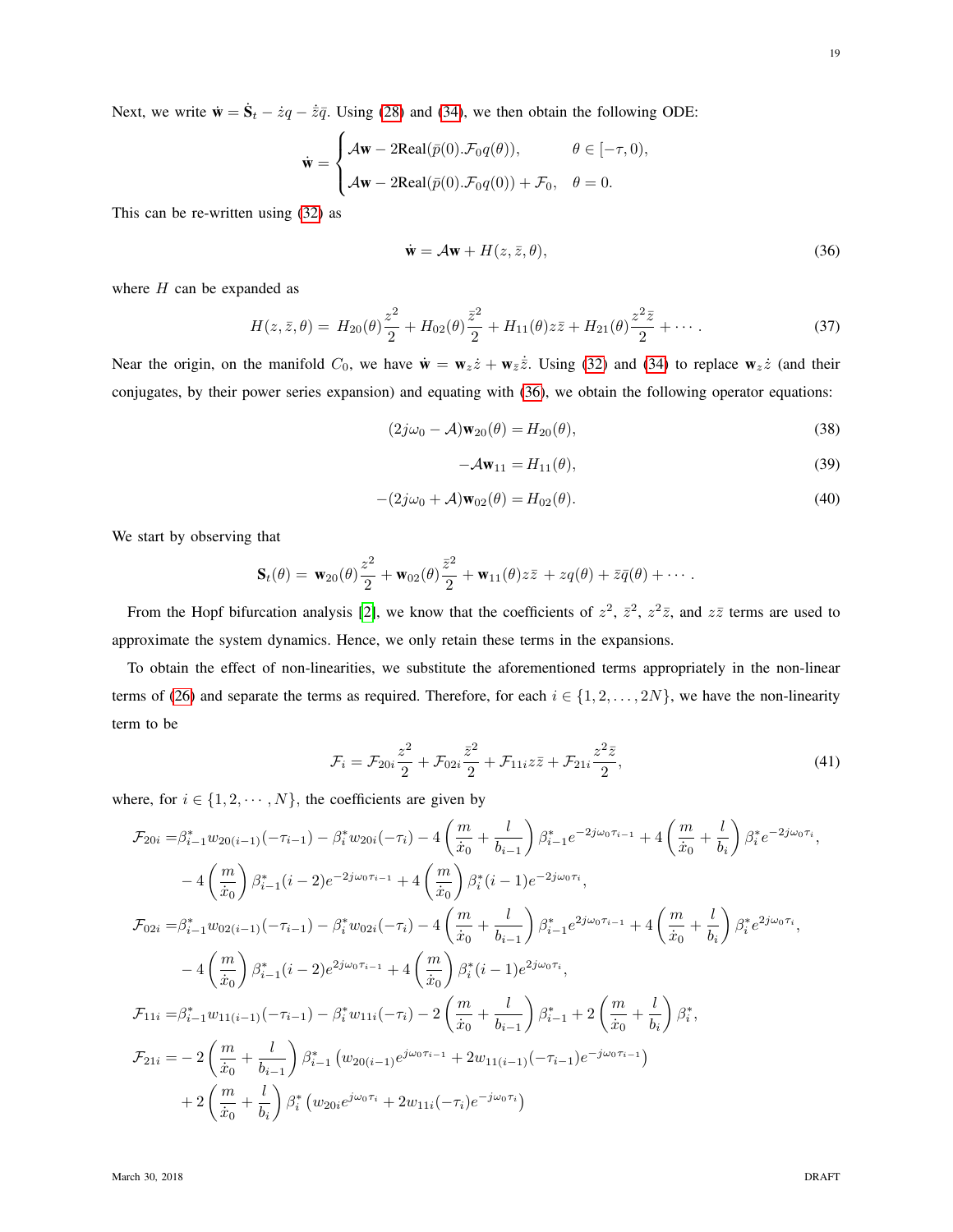$$
-\left(\frac{m}{\dot{x}_0}\right)\beta_{i-1}^* \sum_{n=1}^{i-2} \left[ (w_{20n}(-\tau_{i-1}) + w_{20(i-1)}(-\tau_{i-1}))e^{j\omega_0\tau_{i-1}} + 2(w_{11n}(-\tau_{i-1}) + w_{11(i-1)}(-\tau_{i-1}))e^{-j\omega_0\tau_{i-1}} \right]
$$
  
+
$$
\left(\frac{m}{\dot{x}_0}\right)\beta_i^* \sum_{n=1}^{i-1} \left[ (w_{20n}(-\tau_i) + w_{20i}(-\tau_i))e^{j\omega_0\tau_i} + 2(w_{11n}(-\tau_i) + w_{11i}(-\tau_i))e^{-j\omega_0\tau_i} \right]
$$
  
+
$$
(2e^{-\omega_0\tau_{i-1}}\beta_{i-1}^*) \left( \frac{m(m-1)}{2(\dot{x}_0)^2} + \frac{m(m-1)(i-2)^2}{(\dot{x}_0)^2} + \frac{2m(m-1)(i-2)}{3(\dot{x}_0)^2} + \frac{lm(i-2)}{3(\dot{b}_{i-1})(\dot{x}_0)} + \frac{lm}{3(\dot{b}_{i-1})(\dot{x}_0)} \right)
$$
  
-
$$
(2e^{-\omega_0\tau_i}\beta_i^*) \left( \frac{m(m-1)}{2(\dot{x}_0)^2} + \frac{m(m-1)(i-1)^2}{(\dot{x}_0)^2} + \frac{2m(m-1)(i-1)}{3(\dot{x}_0)^2} + \frac{lm(i-1)}{3(\dot{b}_i)(\dot{x}_0)} + \frac{lm}{3(\dot{b}_i)(\dot{x}_0)} \right).
$$

We represent the vector of non-linearities used in [\(33\)](#page-17-1) as  $\mathcal{F}_0 = [\mathcal{F}_1 \ \mathcal{F}_2 \ \cdots \ \mathcal{F}_N]^T$ . Next, we compute g using  $\mathcal{F}_0$  as

$$
g(z,\bar{z}) = \bar{p}(0).\mathcal{F}_0 = \bar{B} \sum_{l=1}^{N} \bar{\psi}_{N-l} \mathcal{F}_l.
$$
 (42)

Substituting [\(41\)](#page-18-1) in [\(42\)](#page-19-0), and comparing with [\(35\)](#page-17-3), we obtain

<span id="page-19-1"></span><span id="page-19-0"></span>
$$
g_x = \bar{B} \sum_{l=1}^{N} \bar{\psi}_{N-l} \mathcal{F}_{xt}, \qquad (43)
$$

where  $x \in \{20, 02, 11, 21\}$ . Using [\(43\)](#page-19-1), the corresponding coefficients can be computed. However, computing  $g_{21}$ requires  $w_{20}(\theta)$  and  $w_{11}(\theta)$ . Hence, we perform the requisite computation next. For  $\theta \in [-\tau, 0)$ , H can be simplified as

$$
H(z, \bar{z}, \theta) = -\text{Real}(\bar{p}(0). \mathcal{F}_{0}q(\theta)),
$$
  
= 
$$
- \left( g_{20} \frac{z^2}{2} + g_{02} \frac{\bar{z}^2}{2} + g_{11} z \bar{z} + \cdots \right) q(\theta)
$$
  

$$
- \left( \bar{g}_{20} \frac{\bar{z}^2}{2} + \bar{g}_{02} \frac{z^2}{2} + \bar{g}_{11} z \bar{z} + \cdots \right) \bar{q}(\theta),
$$

which, when compared with [\(37\)](#page-18-2), yields

<span id="page-19-5"></span><span id="page-19-4"></span>
$$
H_{20}(\theta) = -g_{20}q(\theta) - \bar{g}_{20}\bar{q}(\theta),
$$
\n(44)

<span id="page-19-7"></span><span id="page-19-6"></span><span id="page-19-3"></span><span id="page-19-2"></span>
$$
H_{11}(\theta) = -g_{11}q(\theta) - \bar{g}_{11}\bar{q}(\theta). \tag{45}
$$

From [\(30\)](#page-15-1), [\(38\)](#page-18-3) and [\(39\)](#page-18-4), we obtain the following ODEs:

$$
\dot{\mathbf{w}}_{20}(\theta) = 2j\omega_0 \mathbf{w}_{20}(\theta) + g_{20}q(\theta) + \bar{g}_{02}\bar{q}(\theta),\tag{46}
$$

$$
\dot{\mathbf{w}}_{11}(\theta) = g_{11}q(\theta) + \bar{g}_{11}\bar{q}(\theta). \tag{47}
$$

Solving [\(46\)](#page-19-2) and [\(47\)](#page-19-3), we obtain

$$
\mathbf{w}_{20}(\theta) = -\frac{g_{20}}{j\omega_0}q(0)e^{j\omega_0\theta} - \frac{\bar{g}_{02}}{3j\omega_0}\bar{q}(0)e^{-j\omega_0\theta} + \mathbf{e} e^{2j\omega\theta},\tag{48}
$$

$$
\mathbf{w}_{11}(\theta) = \frac{g_{11}}{j\omega_0} q(0) e^{j\omega_0 \theta} - \frac{\bar{g}_{11}}{j\omega_0} \bar{q}(0) e^{-j\omega_0 \theta} + \mathbf{f},\tag{49}
$$

for some vectors e and f, to be determined.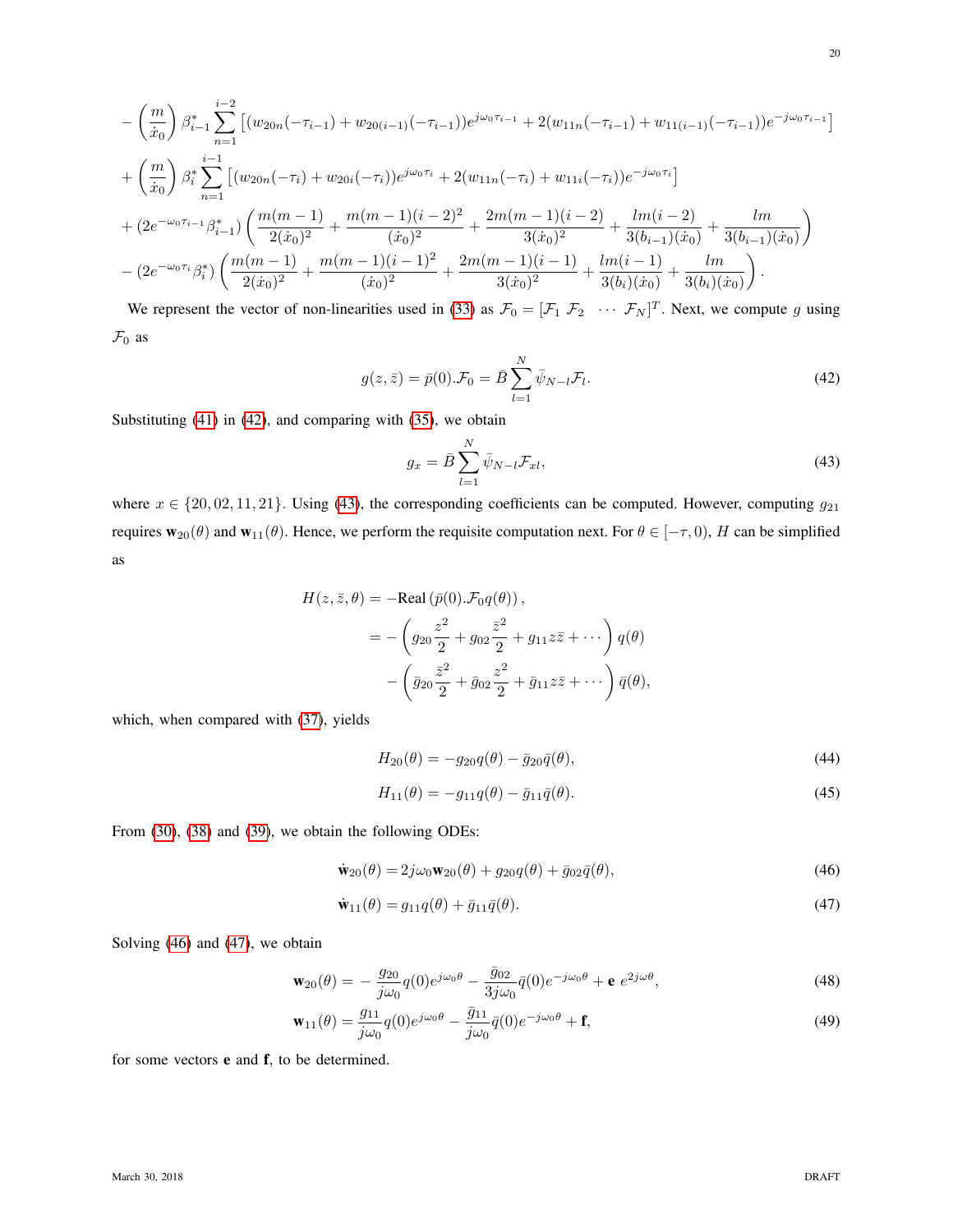To that end, we begin by defining the following vector:  $\tilde{\mathcal{F}}_{20} \triangleq [\mathcal{F}_{201} \ \mathcal{F}_{202} \ \cdots \ \mathcal{F}_{20N}]^T$ . Equating [\(38\)](#page-18-3) and [\(44\)](#page-19-4), and simplifying, yields the operator equation:  $2j\omega_0\mathbf{e} - A\left(\mathbf{e} e^{2j\omega_0\theta}\right) = \tilde{\mathcal{F}}_{20}$ . On simplification, we obtain

$$
\begin{bmatrix}\n(2j\omega_0 + \kappa \beta_1^*)\mathbf{e}_1 \\
(2j\omega_0 + \kappa \beta_2^*)\mathbf{e}_2 - \kappa \beta_1^*\mathbf{e}_1 \\
\vdots \\
(2j\omega_0 + \kappa \beta_N^*)\mathbf{e}_N - \kappa \beta_{N-1}^*\mathbf{e}_{N-1} \\
-\kappa \tau \mathbf{e}_1 + 2j\omega_0 \mathbf{e}_{N+1} \\
\vdots \\
-\kappa \tau \mathbf{e}_N + 2j\omega_0 \mathbf{e}_{2N}\n\end{bmatrix} = \tilde{\mathcal{F}}_{20}.
$$

This, in turn, yields

$$
\mathbf{e}_{i} = \frac{\mathcal{F}_{20i} - \kappa \beta_{i-1}^{*} \mathbf{e}_{i-1}}{2j\omega_0 + \kappa \beta_{i}^{*}}, \text{ and, } \mathbf{e}_{N+i} = \frac{\mathcal{F}_{20(N+i)} + \kappa \tau \mathbf{e}_{i}}{2j\omega_0},
$$
(50)

for  $i \in \{1, 2, \dots, N\}$ . Here, we set  $\mathbf{e}_0 = 0$  for notational brevity.

Next, equating [\(39\)](#page-18-4) and [\(45\)](#page-19-5), and simplifying, we obtain the operator equation  $\mathcal{A}f = -\tilde{\mathcal{F}}_{11}$ , with  $\tilde{\mathcal{F}}_{11} \triangleq$  $[\mathcal{F}_{111} \ \mathcal{F}_{112} \ \cdots \ \mathcal{F}_{11N}]^T$ . To solve this, we make the assumption that, for  $i \in \{1, 2, \cdots, N-1\}$ ,

<span id="page-20-0"></span>
$$
\mathcal{F}_{20i}\tau + \kappa \beta_{i-1}^* \mathbf{f}_{i-1} + \beta_i^* \mathcal{F}_{11(N+i)} = 0
$$

Therefore, on simplification, the above-mentioned operator equation yields

$$
\begin{bmatrix}\n-\kappa \beta_1^* \mathbf{f}_1 \\
\kappa \beta_1^* \mathbf{f}_1 - \kappa \beta_2^* \mathbf{f}_2 \\
\vdots \\
\kappa \beta_{N-1}^* \mathbf{f}_{N-1} - \kappa \beta_N^* \mathbf{f}_N \\
\kappa \tau \mathbf{f}_1 \\
\vdots \\
\kappa \tau \mathbf{f}_N\n\end{bmatrix} = -\tilde{\mathcal{F}}_{11}.
$$

On solving this, we obtain for  $i \in \{1, 2, \dots, N\},\$ 

<span id="page-20-1"></span>
$$
\mathbf{f}_i = \frac{\mathcal{F}_{11i} + \kappa \beta_{i-1}^* \mathbf{f}_{i-1}}{\kappa \beta_i^*}, \text{ and, } \mathbf{f}_{N+i} = c,
$$
\n(51)

where c is an arbitrary constant, which we set to zero for simplicity. We also set  $f_0 = 0$  for notational brevity.

Substituting for e and f from [\(50\)](#page-20-0) and [\(51\)](#page-20-1) in [\(48\)](#page-19-6) and [\(49\)](#page-19-7) respectively, we obtain  $\mathbf{w}_{20}(\theta)$  and  $\mathbf{w}_{11}(\theta)$ . This, in turn, facilitates the computation of  $g_{21}$ . We can then compute

$$
c_1(0) = \frac{j}{2\omega_0} \left( g_{20}g_{11} - 2|g_{11}|^2 - \frac{1}{3}|g_{02}|^2 \right) + \frac{g_{21}}{2},
$$
  
\n
$$
\alpha^{'}(0) = \text{Re}\left[\frac{d\lambda}{d\kappa}\right]_{\kappa = \kappa_{cr}}, \ \mu_2 = -\frac{\text{Re}[c_1(0)]}{\alpha'(0)}, \text{ and } \beta_2 = 2\text{Re}[c_1(0)].
$$

Here,  $c_1(0)$  is known as the Lyapunov coefficient and  $\beta_2$  is the Floquet exponent. It is known from [\[2\]](#page-24-21) that these quantities are useful since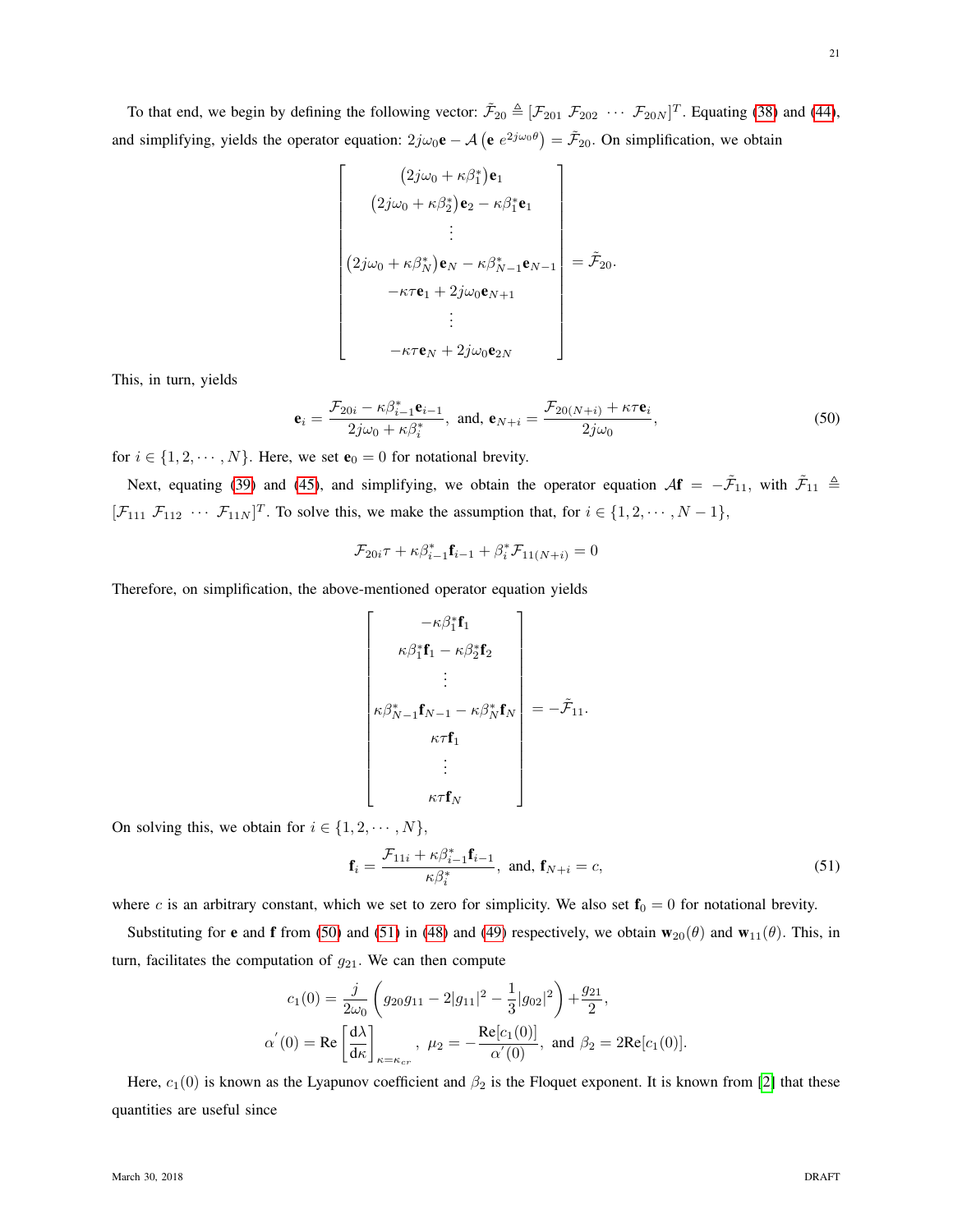<span id="page-21-0"></span>

Fig. 3: *Bifurcation diagram:* Variation in the amplitude of relative velocity of the CCFM as the non-dimensional parameter  $\kappa$  is varied, for  $l \in \{0.95, 1, 1.05\}.$ 

- (i) If  $\mu_2 > 0$ , then the bifurcation is *supercritical*, whereas if  $\mu_2 < 0$ , then the bifurcation is *subcritical*.
- (ii) If  $\beta_2 > 0$ , then the limit cycle is *asymptotically orbitally unstable*, whereas if  $\beta_2 < 0$ , then the limit cycle is *asymptotically orbitally stable*.

We now present numerically-constructed bifurcation diagrams to gain some insight into the effect of various parameters on the amplitude of the limit cycle.

#### *Bifurcation diagrams*

We next present bifurcation diagrams, numerically constructed using the scientific computation software MAT-LAB. We implement a discrete version of system [\(13\)](#page-7-3) with update time  $T_s = 0.01$  s. We then vary the nondimensional parameter  $\kappa$  in the range [1, 1.05], and record the amplitude of the relative velocity in steady state. The resulting plot of the envelope of the relative velocity as a function of the non-dimensional parameter is called a *bifurcation diagram*.

For illustration, we consider a single vehicle following a lead vehicle whose equilibrium velocity is 10. For the follower vehicle, we initialize the parameters as follows.  $\alpha_1 = 0.7$ ,  $b_1 = 20$  and  $m = 2$ . We set the reaction delay  $\tau_1 = \tau_{cr} \approx 0.45$ , to ensure  $\kappa_{cr} = 1$ . Next, we vary the non-dimensional parameter in the vicinity of unity, and record the resulting amplitude of the relative velocity for  $l = 0.95, 1, 1.05$ . The resulting bifurcation diagram is portrayed in Fig. [3.](#page-21-0)

It can be inferred from Fig. [3](#page-21-0) that, there is no monotonicity in the amplitude of relative velocity with an increase in the non-linearity parameter  $l$ . This is unlike the result presented in [\[8\]](#page-24-2), wherein monotonicity of the amplitude of relative velocity with an increase in m was shown numerically, for  $l = 0$  (the RCCFM). While Fig. [3](#page-21-0) was constructed for  $m = 2$ , extensive computations reveal a lack of monotonicity in the amplitude of limit cycle with an increase in l.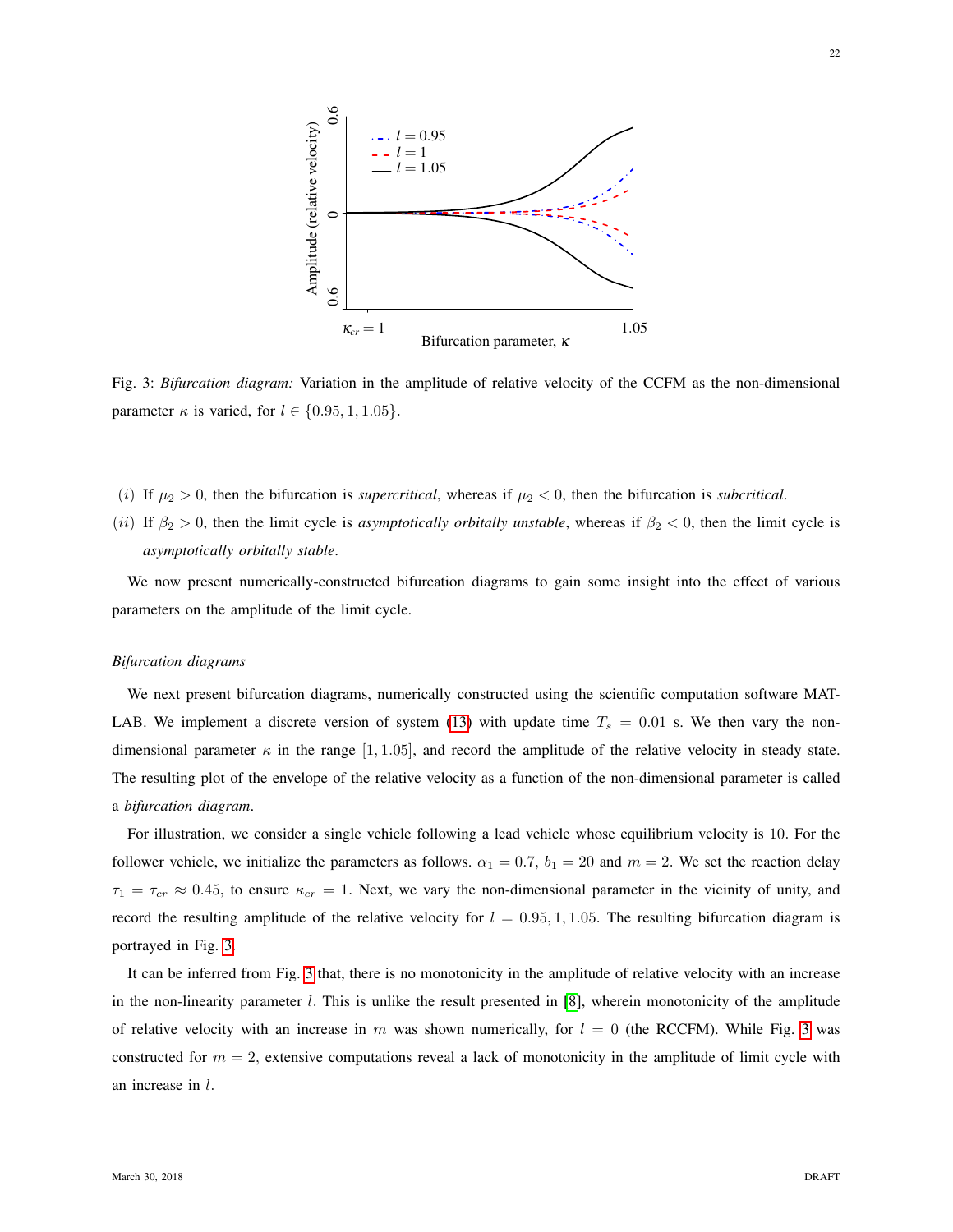<span id="page-22-1"></span>

Fig. 4: *Simulations:* Emergence of limit cycles in the headway and the relative velocity, as predicted by the analysis.

<span id="page-22-2"></span>

Fig. 5: *Simulations:* Non-oscillatory and oscillatory solutions of the CCFM. (a) portrays the relative velocity solutions, whereas  $(b)$  shows the headway solutions. These serve to validate our analytical insight.

#### <span id="page-22-3"></span>IX. SIMULATIONS

<span id="page-22-0"></span>We now present the simulation results for the CCFM, that serve to corroborate our analytical findings. We make use of the scientific computation software MATLAB to implement a discrete version of system [\(2\)](#page-4-2) with update time  $T_s = 0.01$  s, thus simulating the CCFM.

We initialize the parameters with the following values.  $N = 4$ ,  $\alpha_1 = 0.5$ ,  $\alpha_2 = 0.6$ ,  $\alpha_3 = 0.7$ ,  $\alpha_4 = 0.8$ ,  $\tau_1 = 0.5$ ,  $\tau_2 = 0.4$ ,  $\tau_3 = \tau_{cr} \approx 0.45$  and  $\tau_4 = 0.3$ . The leader's velocity profile is considered to be  $10(1 - e^{-10t})$ , thus ensuring an equilibrium velocity of 10. Further, we fix  $m = 2$ ,  $l = 1$  and desired headways  $b_i = 20 \forall i$ . Fig. [4](#page-22-1) shows the emergence of limit cycles in the state variables of the third vehicle, as predicted by our analysis. Also notice the phase shift between the relative velocity and headway solutions, as a consequence of obtaining the latter by integrating the former.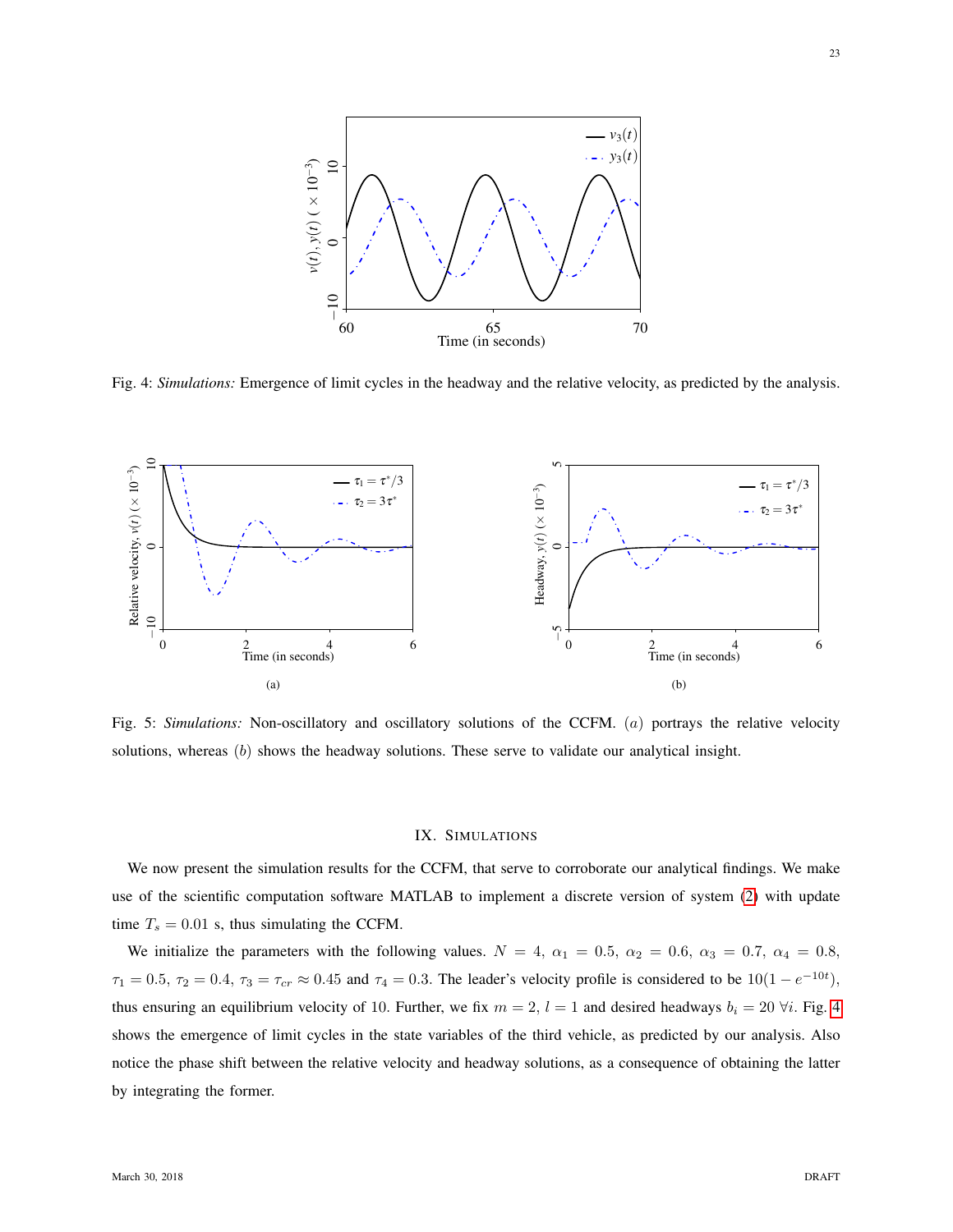Next, we validate that the CCFM does indeed exhibit non-oscillatory convergence to the all-zero equilibrium, as predicted by [\(23\)](#page-11-2). We also compare the rate of convergence when the reaction delay satisfies  $\tau < \tau^*$  and  $\tau > \tau^*$ , as discussed in Section [VII.](#page-11-0) We make use of the same parameter values as above, except for reaction delays; these are identically set to  $\tau_1 = 1/(3e\beta^*)$  and  $\tau_2 = 3/(e\beta^*)$ . Fig.s [5a](#page-22-2) and [5b](#page-22-3) portray the solutions for relative velocity and headway respectively. To ensure comparison with Fig. [2,](#page-12-0) these plots correspond to the third vehicle, *i.e.*,  $\alpha = 0.7$ s<sup>-1</sup> and  $l = 1$ . Notice that  $\tau_1$  and  $\tau_2$ , which are not in the vicinity of  $\tau^*$  corresponding to the third vehicle, as seen from Fig. [2.](#page-12-0) Hence, the solutions corresponding to  $\tau_1$  attain their equilibria much faster than those pertaining to  $\tau_2$ .

# X. CONCLUDING REMARKS

<span id="page-23-0"></span>In this paper, we highlighted the importance of delayed feedback in determining the qualitative dynamical properties of a platoon of vehicles driving on a straight road. Specifically, we analyzed the Classical Car-Following Model (CCFM) in three regimes – no delay, small delay and arbitrary delay. Control-theoretic analyses helped us derive conditions for its local stability. In particular, the analysis for small-delay regime yielded a sufficient condition for the local stability of the CCFM, whereas we obtained the necessary and sufficient condition for the local stability of the CCFM in the arbitrary-delay regime.

We then proved that the CCFM undergoes a loss of stability via a Hopf bifurcation. Mathematically, this result proves the emergence of limit cycles, which physically manifests as a back-propagating congestion wave. Even though the parameters are not strictly controllable in the case of human drivers, our work enhances the phenomenological insights into 'phantom jams.' Our analyses made use of an exogenous, non-dimensional parameter that served to handle the complex relation which could exist among the various model parameters.

We then derived the necessary and sufficient condition for non-oscillatory convergence of the CCFM. Designing control algorithms that conform to this condition ensures that jerky vehicular motions are avoided, thus guaranteeing smooth traffic flow and improving ride quality. Next, we characterized the rate of convergence of the CCFM, and highlighted the three-way trade-off between local stability, non-oscillatory convergence and the rate of convergence.

Finally, we characterized the type of Hopf bifurcation and the asymptotic orbital stability of the limit cycles, which emerge when the stability conditions are just violated, using Poincaré normal forms and the center manifold theory. The analyses were complemented by stability charts, numerically constructed bifurcation diagrams and MATLAB simulations. These serve to highlight the impact of various model parameters on system stability as well as the relative velocity amplitude of the emergent limit cycles.

### *Avenues for further research*

There are numerous avenues that merit further investigation. In the context of the CCFM, we have addressed the issue of pairwise stability of vehicles in this work. However, string stability of a platoon of vehicles running the CCFM remains to be studied. Also, from a practical standpoint, the parameters of the CCFM may vary, for varied reasons. Hence, it becomes imperative that the longitudinal control algorithm be robust to such parameter variations, and to unmodeled vehicular dynamics.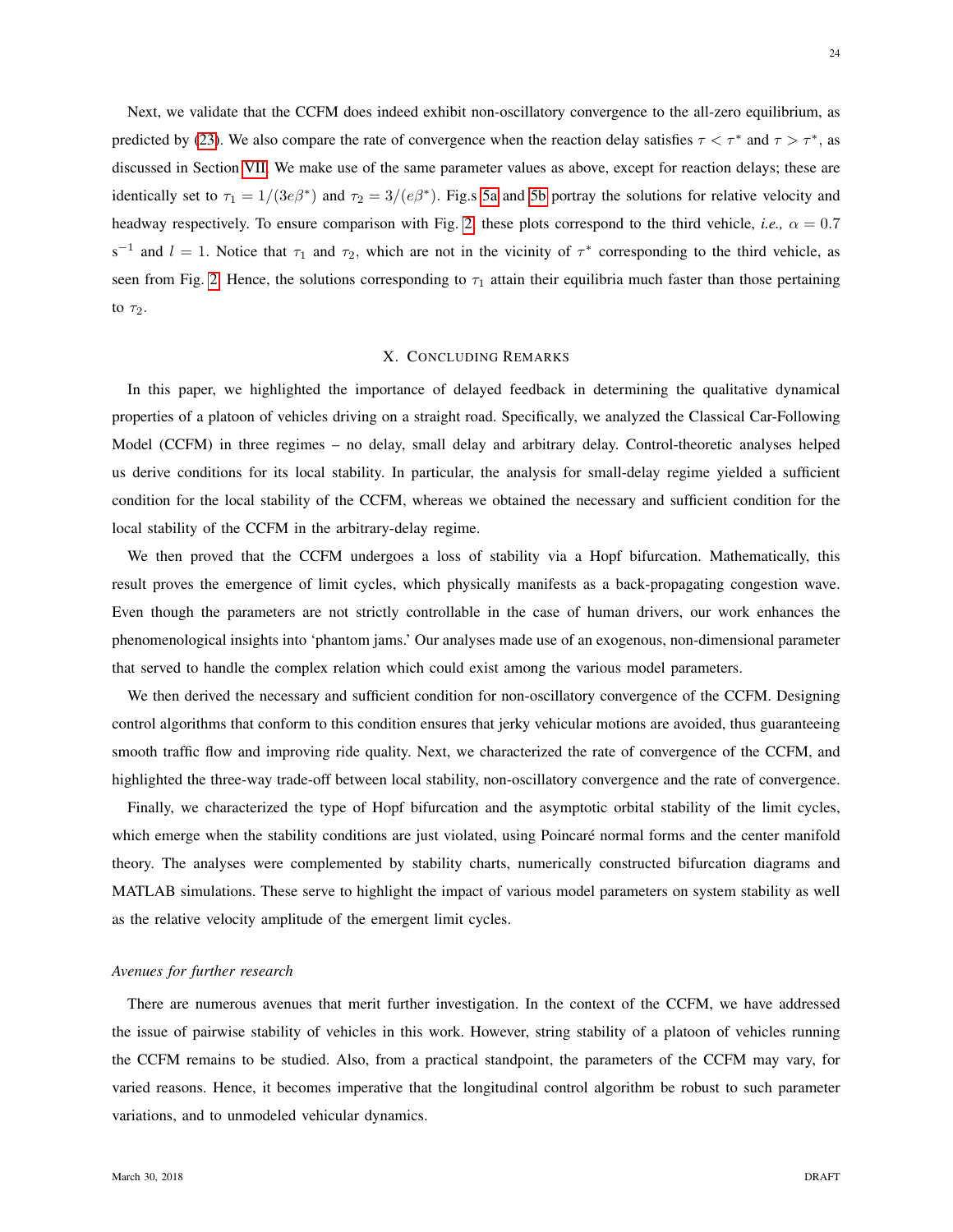#### ACKNOWLEDGEMENTS

This work is undertaken as a part of an Information Technology Research Academy (ITRA), Media Lab Asia, project titled "De-congesting India's transportation networks." The authors are also thankful to Debayani Ghosh and Sreelakshmi Manjunath for many helpful discussions.

## **REFERENCES**

- <span id="page-24-6"></span>[1] A. Kesting and M. Treiber, "How reaction time, update time, and adaptation time influence the stability of traffic flow," *Computer-Aided Civil and Infrastructure Engineering*, vol. 23, pp. 125-137, 2008.
- <span id="page-24-21"></span>[2] B.D. Hassard, N.D. Kazarinoff and Y.-H. Wan, "Theory and Applications of Hopf Bifurcation.," *Cambridge University Press*, 1981.
- <span id="page-24-0"></span>[3] D.C. Gazis, R. Herman and R.W. Rothery, "Nonlinear follow-the-leader models of traffic flow," *Operations Research*, vol. 9, pp. 545-567, 1961.
- <span id="page-24-7"></span>[4] D. Chowdhury, L. Santen and A. Schadschneider, "Statistical physics of vehicular traffic and some related systems," *Physical Reports*, vol. 329, pp. 199-329, 2000.
- <span id="page-24-1"></span>[5] D. Helbing, "Traffic and related self-driven many-particle systems," *Reviews of Modern Physics*, vol. 73, pp. 1067-1141, 2001.
- <span id="page-24-8"></span>[6] E.A. Unwin and L. Duckstein, "Stability of reciprocal-spacing type car-following models," *Transportation Science*, vol. 1, pp. 95-108, 1967.
- <span id="page-24-24"></span>[7] F. Brauer, "Decay rates for solutions of a class of differential-difference equations," *SIAM Journal on Mathematical Analysis*, vol. 10, pp. 783-788, 1979.
- <span id="page-24-2"></span>[8] G.K. Kamath, K. Jagannathan and G. Raina, "Car-following models with delayed feedback: local stability and Hopf bifurcation," in *Proceedings of the* 53rd *Annual Allerton Conference on Communication, Control and Computing*, 2015.
- <span id="page-24-10"></span>[9] G. Orosz, B. Krauskopf and R.E. Wilson, "Bifurcations and multiple jams in a car-following model with reaction-time delay," *Physica D*, vol. 211, pp. 277-293, 2005.
- <span id="page-24-3"></span>[10] G. Orosz and G. Stépán, "Subcritical Hopf bifurcations in a car-following model with reaction-time delay," Proceedings of the Royal *Society A*, vol. 642, pp. 2643-2670, 2006.
- <span id="page-24-15"></span>[11] G. Orosz, "Connected cruise control: modelling, delay effects, and nonlinear behaviour," *Vehicle System Dynamics*, vol. 54, pp. 1147-1176, 2016.
- <span id="page-24-22"></span>[12] G. Raina, "Local bifurcation analysis of some dual congestion control algorithms," *IEEE Transactions on Automatic Control*, vol. 50, pp. 1135-1146, 2005.
- <span id="page-24-20"></span>[13] G. Strang, "Linear Algebra and Its Applications," *Cengage Learning*, Fourth Edition, 2006.
- <span id="page-24-11"></span>[14] I. Gasser, G. Sirito and B. Werner, "Bifurcation analysis of a class of 'car following' traffic models", *Physica D*, vol. 197, pp. 222-241, 2004.
- <span id="page-24-18"></span>[15] I. Györi and G. Ladas, "Oscillation Theory of Delay Differential Equations With Applications," *Clarendon Press*, 1991.
- <span id="page-24-19"></span>[16] I.N. Herstein, "Topics in Algebra," *John Wiley* & *Sons*, 1975.
- <span id="page-24-5"></span>[17] J.K. Hale and S.M.V. Lunel, "Introduction to Functional Differential Equations," *Springer-Verlag*, 2011.
- <span id="page-24-9"></span>[18] J. Sun, Z. Zheng and J. Sun, "Stability analysis methods and their applicability to car-following models in conventional and connected environments," *Transportation Research Part B*, vol. 109, pp. 212-237, 2018.
- <span id="page-24-14"></span>[19] K.C. Dey, L. Yan, X. Wang, Y. Wang, H. Shen, M. Chowdhury, L. Yu, C. Qiu and V. Soundararaj, "A review of communication, driver characteristics, and controls aspects of cooperative adaptive cruise control (CACC)," *IEEE Transactions on Intelligent Transportation Systems*, vol. 17, pp. 491-509, 2016.
- <span id="page-24-23"></span>[20] K. Gopalsamy, "Stability and Oscillations in Delay Differential Equations of Population Dynamics," *Kluwer Academic Publishers*, 1992.
- <span id="page-24-17"></span>[21] K.J. Åström and R.M. Murray, "Feedback Systems: An Introduction for Scientists and Engineers," Princeton University Press, 2008.
- <span id="page-24-12"></span>[22] L. Buřič and V. Janovský, "On pattern formations in a class of traffic models," *Physica D*, vol. 237, pp. 28-49, 2008.
- <span id="page-24-13"></span>[23] L. Hattam, "KdV cnoidal waves in a traffic flow model with periodic boundaries," *Physica D*, vol. 348, pp. 44-53, 2017.
- <span id="page-24-16"></span>[24] M. di Bernardo, A. Salvi and S. Santini, "Distributed consensus strategy for platooning of vehicles in the presence of time-varying heterogeneous communication delays," *IEEE Transactions on Intelligent Transportation Systems*, vol. 16, pp. 102-112, 2015.
- <span id="page-24-4"></span>[25] M. Bando, K. Hasebe, K. Nakanishi and A. Nakayama, "Analysis of optimal velocity model with explicit delay," *Physical Review E*, vol. 58, pp. 5429-5435, 1998.